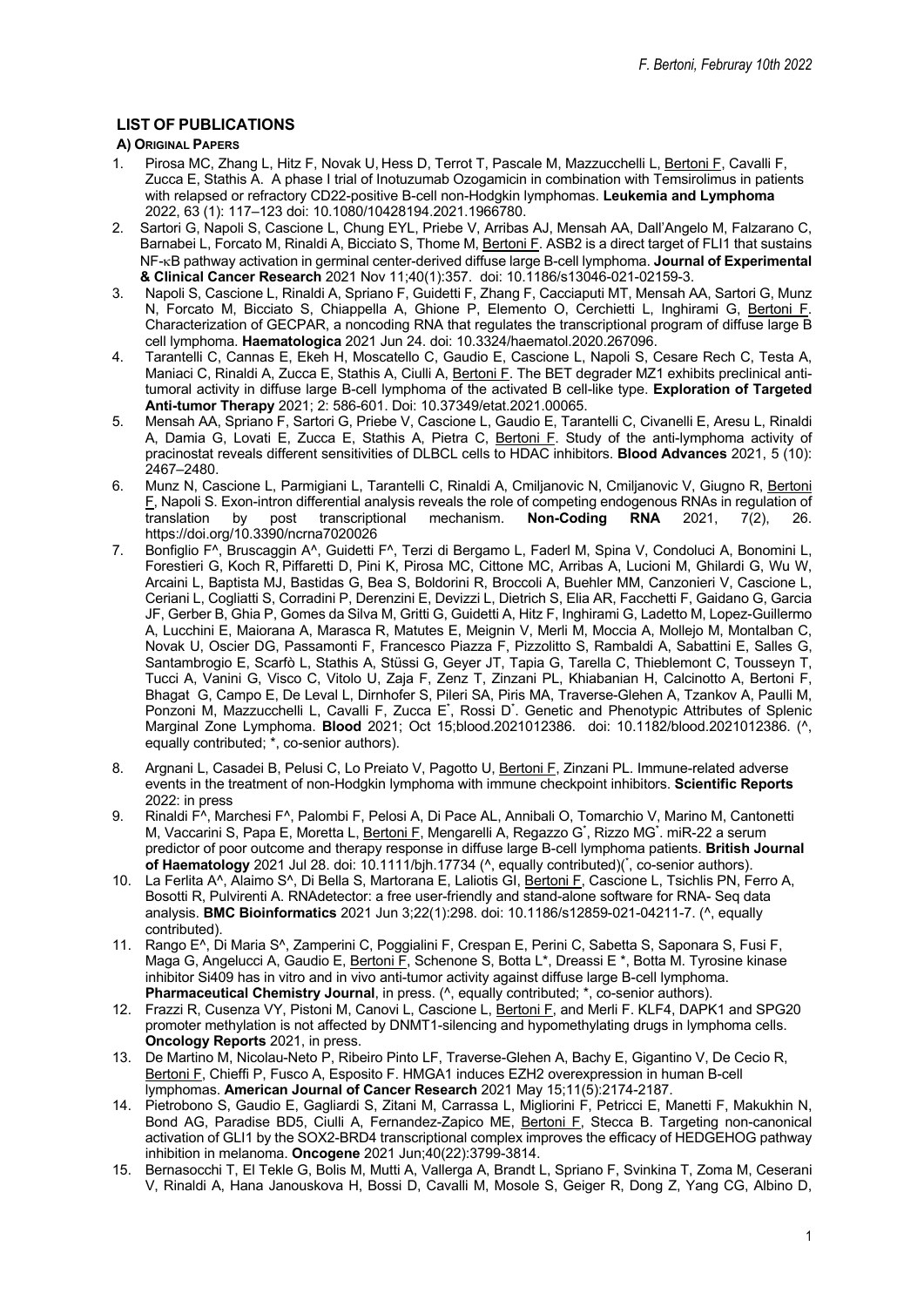Rinaldi A, Schraml P, Linder S, Carbone G, Alimonti A, Bertoni F, Moch H, Carr S, Zwart W, Kruithof-de Julio M, Rubin M, Udeshi N, Theurillat JP. Dual Functions of SPOP and ERG Dictate Androgen Therapy Responses in Prostate Cancer. **Nature Communications** 2021 Feb 2;12(1):734. doi: 10.1038/s41467-020- 20820-x.

- 16. Montalbano A, Sala C, Abrardo C, Murciano N, Jahanfar F, D'Amico M, Bertoni F, Becchetti A, Arcangeli A. Data describing the effects of potassium channels modulators on outward currents measured in human lymphoma cell lines. **Data in Brief** 2021; 34 (2). 106668. https://doi.org/10.1016/j.dib.2020.106668
- 17. Aresu L, Agnoli C, Nicoletti A, Fanelli A, Martini V, Bertoni F, Marconato L. Phenotypical characterization and clinical outcome of canine Burkitt- like lymphoma. **Frontiers in Veterinary Science** 2021 Mar 17;8:647009. doi: 10.3389/fvets.2021.647009.
- 18. Spriano F, Gaudio E, Cascione L, Tarantelli C, Melle F, Motta G, Priebe V, Rinaldi A, Golino G, Mensah AA, Aresu L, Zucca E, Pileri S, Witcher M, Brown B, Wahlestedt C, Giles F, Stathis A, Bertoni F. Anti-tumor activity of the dual BET and CBP/EP300 inhibitor NEO2734. **Blood Advances** 2020; 4(17): 4124–4135.
- 19. Tarantelli T^, Lange M^, Gaudio E, Cascione L, Spriano F, Kwee I, Arribas AJ, Rinaldi A, Jourdan T, Berthold M, Sturz A, Sperl C, Margheriti F, Scalise L, Gritti G, Rossi D, Stathis A, Liu N, Zucca E, Politz O, Bertoni F. Copanlisib synergizes with conventional and targeted agents including venetoclax in B- and T-cell lymphoma models. **Blood Advances** 2020, 4: 819-829. (^, equally contributed).
- 20. Gaudio E^, Tarantelli C^, Spriano F, Guidetti F, Sartori G, Bordone R, Arribas JA, Cascione L, Bigioni M, Merlino G, Fiascarelli A, Bressan A, Mensah AA, Golino G, Lucchini R, Bernasconi E, Rossi D, Zucca E, Stussi A, Stathis A, Boyd RS, Dusek RL, Bisht A, Attanasio N, Rohlff C, Pellacani A, Binaschi M, Bertoni F. Targeting CD205 with the antibody drug conjugate MEN1309/OBT076 is an active new therapeutic strategy in lymphoma models. **Haematologica** 2020; 105(11):2584-2591. doi: 10.3324/haematol.2019.227215. (^, equally contributed).
- 21. Ferrero S<sup>\*^</sup> Rossi D<sup>^</sup>, Rinaldi A^, Bruscaggin A, Spina V, Eskelund CW, Evangelista A, Moia R, Kwee I, Dahl C, Di Rocco A, Stefoni V, Diop F, Favin C, Ghione P, Mahmoud AM, Schipani M, Kolstad A, Barbero D, Novero D, Paulli M, Zamò A, Jerkeman M, Gomes da Silva M, Santoro A, Molinari A, Ferreri A, Grønbæk K, Piccin A, Cortelazzo S, Bertoni F\*, Ladetto M\*, Gaidano G\*. *KMT2D* mutations and *TP53* disruptions are poor prognostic biomarkers in MCL receiving high-dose therapy: a FIL study. **Haematologica** 2020 Jun;105(6):1604-1612. doi: 10.3324/haematol.2018.214056 [Epub ahead of print]. (^, equally contributed)(\* , co-senior authors).
- 22. Priebe V^, Sartori G^, Napoli S, Chung EYL, Cascione L, Kwee I, Arribas AJ, Mensah AA, Rinaldi A, Ponzoni M, Zucca E, Rossi D, Efremov D, Lenz G, Thome M, Bertoni F. Role of ETS1 in the transcriptional network of diffuse large B cell lymphoma of the activated B cell-like type. **Cancers** 2020 Jul 15;12(7):1912. doi: 10.3390/cancers12071912. (^, equally contributed).
- 23. Laginestra MA<sup>^</sup>, Cascione L<sup>^</sup>, Motta G, Fuligni F, Agostinelli C, Rossi M, Sapienza MR<sup>1</sup>, Righi S, Broccoli A, Indio V, Melle F, Tabanelli V, Calleri A, Novero D, Facchetti F, Inghirami G, Sabattini E, Bertoni F<sup>\*</sup>, Pileri SA<sup>\*</sup>. Whole exome sequencing reveals mutations in FAT1 tumor suppressor gene clinically impacting on peripheral T-cell lymphoma not otherwise specified*. Modern Pathology* 2020 Feb;33(2):179-187. doi: 10.1038/s41379- 019-0279-8 (^, equally contributed)(\* , co-senior authors).
- 24. Spanò V<sup>^</sup>, Rocca R<sup>^</sup>, Barreca M<sup>^</sup>, Giallombardo D, Carbone A, Raimondi MV, Gaudio E, Bortolozzi R, Bai R, Tassone P, Montalbano A, Alcaro S, Hamel E, Viola G, Bertoni F, Barraja P. Pyrrolo [2',3':3,4]cyclohepta [1,2-d][1,2]oxazoles, a new class of antimitotic agents, active against multiple malignant cell types. **Journal of Medicinal Chemistry** 2020 Oct 22; 63(20): 12023-12042 (^, equally contributed).
- 25. Mondello P, Cuzzocrea S, Arrigo C, Pitini V, Mian M<sup>\*</sup>, Bertoni F<sup>\*</sup>. STAT6 activation correlates with cerebrospinal fluid IL-4 and IL-10 and poor prognosis in Primary Central Nervous System Lymphoma*.* Hematological Oncology 2020 Feb;38(1):106-110. doi: 10.1002/hon.2679. (<sup>\*</sup>, co-senior authors).
- 26. Ricci D, Guffanti F, Affatato R, Brunelli L, Pastorelli R, Fruscio R, Perego P, Bani MR, Chiorino G, Rinaldi A, Bertoni F, Fratelli M, Damia G. Establishment of patient-derived tumor Xenograft models of mucinous ovarian cancer. **American Journal of Cancer Research** 2020 Feb 1;10(2):572-580.
- 27. Unzue A, Jessen-Trefzer C, Spiliotopoulos D, Gaudio E, Tarantelli C, Dong J, Zhao H, Liebl J, Zahler S, Bernasconi E, Sartori G, Cascione L, Bertoni F<sup>\*</sup>, Śledź P, Caflisch A<sup>\*</sup> and Nevado C<sup>\*</sup>. Understanding the Mechanism of Action of Pyrrolo[3,2- b]quinoxaline-derivatives as kinase Inhibitors. **RSC Medicinal Chemistry** 2020,11, 665-675 (\*, co-senior authors).
- 28. De Martino M, De Biase D, Forzati F, Credendino SC, Palma G, Barbieri A, Arra C, Paciello O, Gaudio E, Ponzoni M, Chieffi P, Bertoni F, Fusco A\* and Esposito F\* . *HMGA1-pseudogene7* transgenic mice develop B cell lymphomas. **Scientific Reports** 2020 Apr 27;10(1):7057. doi: 10.1038/s41598-020-62974-0. (\*, cosenior authors).
- 29. Spriano F^, Chung EYL^, Gaudio E, Tarantelli C, Cascione L, Napoli S, Jessen K, Carrassa L, Priebe V, Sartori G, Graham G, Selvanathan SP, Cavalli A, Rinaldi A, Kwee I, Testoni M, Genini D, Ye BH, Zucca E, Stathis A, Lannutti B, Toretsky JA, Bertoni F. The ETS inhibitors YK-4-279 and TK-216 are novel antilymphoma agents. **Clinical Cancer Research** 2019 Aug 15;25(16):5167-5176. doi: 10.1158/1078- 0432.CCR-18-2718. (^, equally contributed).
- 30. Hicks SW^,Tarantelli C^, Wilhem A, Gaudio E, Li M, Arribas AJ, Spriano F, Pittau Bordone R, Cascione L, Lai KC, Qiu Q, Taborelli M, Rossi D, Stussi G, Zucca E, Stathis A, Sloss CM\*, <u>Bertoni F\*</u>. The novel CD19targeting antibody-drug conjugate huB4-DGN462 shows improved anti-tumor activity than SAR3419 in CD19 positive lymphoma and leukemia models. **Haematologica** 2019 Aug;104(8):1633-1639. doi: 10.3324/haematol.2018.211011. [Epub ahead of print]. (^, equally contributed; \*, co-senior authors).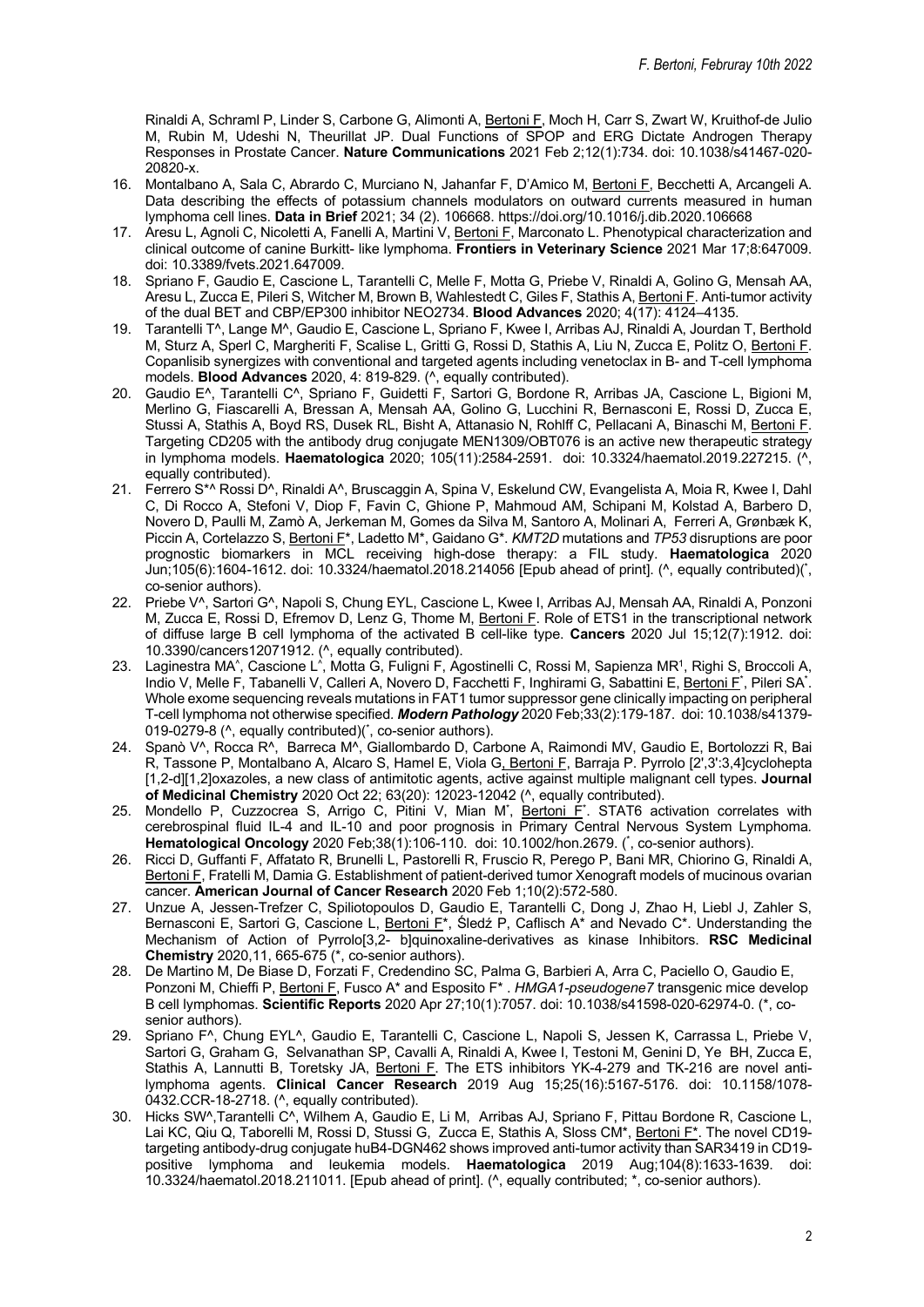- *31.* Giannuzzi D, Giudice L, Marconato L, Ferraresso S, Giugno R, Bertoni F, Aresu L. Integrated analysis of transcriptome, methylome and copy number aberrations data of marginal zone lymphoma and follicular lymphoma in dog. **Veterinary and Comparative Oncology** 2020 Mar 10. doi: 10.1111/vco.12588*.*
- 32. Spriano F<sup>^</sup>, Tarantelli C<sup>^</sup>, Gaudio E, Gerlach MM, Priebe V, Cascione L, Bernasconi E, Targa A, Mascia M, Dirnhofer S, Stathis A, Zucca E, Bertoni F. Single and combined BTK and PI3Kδ inhibition with acalabrutinib and ACP-319 in pre-clinical models of aggressive lymphomas. **British Journal of Haematology** 2019 Dec;187(5):595-601 (^, equally contributed).
- 33. Tarantelli C, Gaudio E, Hillmann P, Spriano F, Sartori G, Aresu L, Cascione L, Rageot D, Kwee I, Beaufils F, Zucca E, Stathis A, Wymann MP, Cmiljanovic V, Fabbro D, Bertoni F. The novel TORC1/2 kinase inhibitor PQR620 has anti-tumor activity in lymphomas as single agent and in combination of venetoclax. **Cancers (Basel)** 2019 Jun 4;11(6). pii: E775. doi: 10.3390/cancers11060775.
- 34. Arribas AJ^, Rinaldi A^, Chiodin G, Kwee I, Mensah AA, Cascione L, Rossi D, Kanduri M, Rosenquist R, Zucca E, Johnson PW, Gaidano G, Oakes CO, <u>Bertoni F\*</u>, Forconi F\*. Genome-wide promoter methylation of hairy cell leukemia. **Blood Advances** 2019 Feb 12;3(3):384-396. doi: 10.1182/bloodadvances.2018024059. (^, equally contributed; \*, co-senior authors).
- 35. Tarantelli C, Zhang L, Curti E, Gaudio E, Spriano F, Priebe V, Cascione L, Arribas AJ, Zucca E, Rossi D, Stathis A, Bertoni F. The BTK inhibitor zanubrutinib (BGB-3111) demonstrated synergies with other antilymphoma targeted agents. **Haematologica** 2019 Jul; 104(7): e307–e309.
- 36. Cascione L^, Rinaldi A^, Bruscaggin A, Tarantelli C, Arribas A, Kwee I, Pecciarini L, Mensah AA, Spina V, Chung EYL, Terzi di Bergamo L, Dirnhofer S, Tzankov A, Miranda R, Young KH, Traverse-Glehen A, Gaidano G, Swerdlow S, Gascoyne RD, Rabadan R, Ponzoni M, Bhagat G, Rossi D, Zucca E, Bertoni F. Novel insights into the genetics and epigenetics of MALT lymphoma unveiled by next generation sequencing analyses. **Haematologica** 2019 Dec;104(12):e558-e561. doi: 10.3324/haematol.2018.214957. [Epub ahead of print]. (^, equally contributed).
- 37. Aresu L<sup>\*</sup>, Ferraresso S, Marconato L, Cascione L, Napoli S, Gaudio E, Kwee I, Tarantelli C, Testa A, Maniaci C, Ciulli A, Hillmann P, Bohnacker T, Wymann MP, Comazzi S, Milan M, Riondato F, Dalla Rovere G, Giantin M, Giannuzzi D, Bertoni F<sup>\*</sup>. New molecular and therapeutic insights into canine diffuse large B cell lymphoma elucidates the role of the dog as a model for human disease. **Haematologica** 2019 Jun;104(6):e256-e259. doi: 10.3324/haematol.2018.207027. [Epub ahead of print] (\*, co-senior authors).
- 38. Astorgues-Xerri L^, Vázquez R^, Odore E, Rezai K, Kahatt C, MacKenzie S, Bekradda M, Coudé MM, Dombret H, Gardin C, Lokiec F, Raymond E, Noel K, Cvitkovic E, Herait P, Bertoni F\*, Riveiro ME\*. Insights into the cellular pharmacological properties of the BET-inhibitor OTX015/MK-8628 (birabresib), alone and in combination, in leukemia models. Leukemia and Lymphoma 2019 Jun 17:1-4. doi: combination, in leukemia models. Leukemia and Lymphoma 10.1080/10428194.2019.1617860 (^, equally contributed; \*, co-senior authors).
- 39. Cascione L^, Giudice L^, Ferraresso S, Marconato L, Giannuzzi D, Napoli S, Bertoni F\*, Giugno R\*, Aresu L\*. Long non-coding RNAs as molecular signature to canine B-cell lymphoma characterization. **Non-Coding RNA** 2019 Sep 19;5(3). pii: E47. doi: 10.3390/ncrna5030047 (^, equally contributed; \*, co-senior authors).
- 40. Rødland GE, Melhus K, Generalov R, Gilani S, Bertoni F, Dahle J, Randi G. Syljuåsen RG, Patzke F. The dual cell cycle kinase inhibitor JNJ-7706621 reverses resistance to CD37 targeted radioimmunotherapy in activated B cell like diffuse large B cell lymphoma cell lines. **Frontiers in Oncology** 2019 Nov 29;9:1301. doi: 10.3389/fonc.2019.01301. eCollection 2019*.*
- 41. Fallacara AL, Passannanti R, Moria M, Iovenitti G, Musumeci F, Greco C, Crespan E, Kissova M, iovanni Maga G, Tarantelli C, Spriano F, Gaudio E, Bertoni F, Botta M, Schenone S. Identification of a new family of pyrazolo[3,4-d]pyrimidine derivatives as multitarget Fyn-Blk-Lyn inhibitors active on B- and T-lymphoma cell lines. **European Journal of Medicinal Chemistry** 2019 Jul 18;181:111545. doi: 10.1016/j.ejmech.2019.07.048 (https://doi.org/10.1016/j.ejmech.2019.07.048).
- 42. Restelli V^, Lupi M^, Chila' R, Vagni M, Tarant, Tarantelli C, Spriano F, Gaudio E, Bertoni F, Damia G\*, & Carrassa L\*. DNA damage response inhibitor combinations exert synergistic antitumor activity in aggressive B cell lymphomas. **Molecular Cancer Therapeutics** 2019 Jul;18(7):1255-1264. (^, equally contributed; \*, cosenior authors).
- 43. Heavican TB^, Bouska A^, Yu J, Lone W, Amador C, Gong Q, Zhang W, Li Y, Dave BJ, Nairismägi M-L, Greiner TC, Vose J, Weisenburger DD, Lachel C, Wang C, Fu K, Stevens JM, Lim ST, Ong CK, Gascoyne RD, Massiaglia E, Lemonnier F, Haioun C, Hartmann S, Pedersen MB, Laginestra MA, Wilcox RA, Teh BT, Yoshida N, Ohshima K, Seto M, Rosenwald A, Ott G, Campo E, Rimsza LM, Jaffe ES, Braziel RM, d'Amore F, Inghirami G, Bertoni F, de Leval L, Gaulard P, Staudt LM, McKeithan TW, Pileri S, Chan WC, Iqbal J. Genetic Drivers of Oncogenic Pathways in Molecular Subgroups of Peripheral T-Cell Lymphoma. **Blood** 2019 Apr 11;133(15):1664-1676. (^, equally contributed).
- 44. Sasi BK, Turkalj S, Kalkan H, Bojnik E, Winiarska M, Priebe V, Bertoni F, Mansouri L, Rosenquist R, and Efremov DG. Inhibition of SYK or BTK overcomes venetoclax resistance in SHP1 negative/BCL-2 positive diffuse large B-cell lymphoma. **Leukemia** 2019 Mar 14. doi: 10.1038/s41375-019-0442-8. [Epub ahead of print].
- *45.* Diop F^, Moia R^, Favini C, Spaccarotella E, De Paoli L, Bruscaggin A, Spina V, -di-Bergamo L, Arruga F, Tarantelli C, Deambrogi C, Rasi S, Adhinaveni R, Patriarca A, Favini S, Sagiraju S, Jabangwe C, Kodipad AA, Peroni D, Mauro FR Del Giudice I, Forconi F, Cortelezzi A, Zaja F, Bomben R, Rossi FM , Visco C, Chiarenza A, Rigolin GM, Marasca R, Coscia M, Perbellini O, Tedeschi A, Laurenti L, Motta M, Donaldson D, Weir P, Mills K, Thornton P, Lawless S, Bertoni F, Del Poeta G, Cuneo A, Follenzi A, Gattei V,Boldorini RL, Catherwood M, Deaglio S, Foà R, Gaidano G\* and Rossi D\*. Biological and clinical implications of BIRC3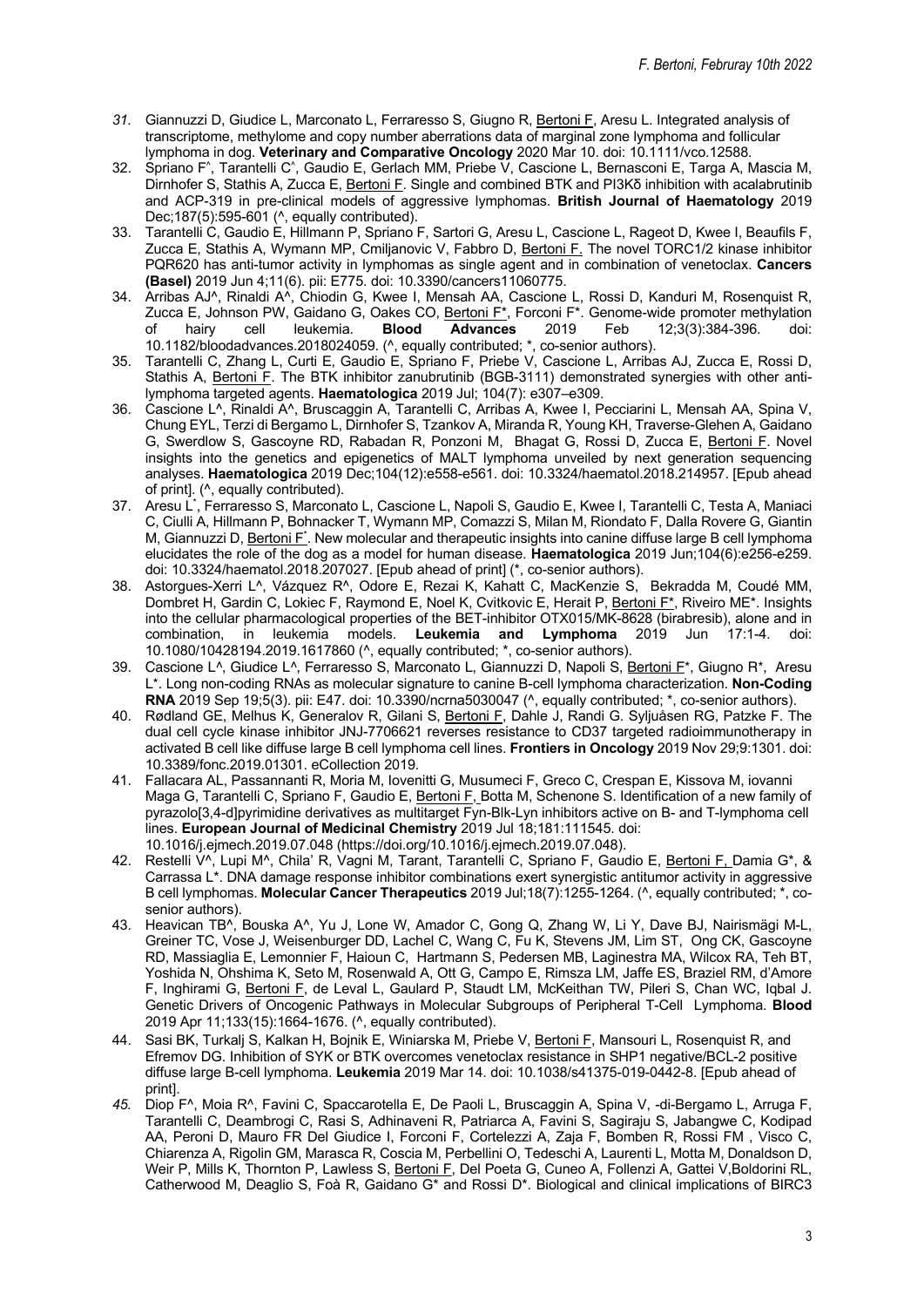mutations in chronic lymphocytic leukemia. **Haematologica** August 2019: haematol.2019.219550; Doi:10.3324/haematol.2019.219550 ( $\land$ , equally contributed). ( $\bar{\land}$ , co-senior authors).

- 46. Giannuzzi D, Marconato L, Cascione L, Comazzi S, Elgendy R, Pegolo S, Cecchinato A, Bertoni F, Aresu L\*, Ferraresso S\*. Mutational landscape of canine B-cell lymphoma profiled at single nucleotide resolution by RNA-seq. **PLOS ONE** 2019 Apr 24;14(4):e0215154. doi: 10.1371/journal.pone.0215154. eCollection 2019. (\*, co-senior authors).
- 47. González-Rincón J, Méndez M, Gómez S1, García JF, Martín P, Bellas C, Rodríguez-Pinilla SM, Camacho FI, Quero C, Pérez-Callejo D, Rueda A, Llanos M, Gómez-Codina J, Piris MA, Montes-Moreno S2,12, Bárcena C, Rodríguez-Abreu D, Menárguez J, de la Cruz-Merino L, Monsalvo S, Pedrosa L1, Parejo C, Royuela A, Kwee I, Cascione L, Alberto Arribas A, Bertoni F, Mollejo M, Provencio M^, Margarita Sánchez-Beato M^ . Unravelling transformation of follicular lymphoma to diffuse large B-cell lymphoma. **PLOS One** 2019 Feb 25;14(2):e0212813. doi: 10.1371/journal.pone.0212813. eCollection 2019. (^, co-senior authors).
- 48. Tarantelli C, Gaudio E, Cascione L, Stathis A, Zucca E, Bertoni F. In vitro demonstration of synergism with pixantrone combined with targeted agents in lymphomas. **British Journal of Haematology** 2019; 186(1): 149-152.
- 49. Van Roosbroeck K, Bayraktar R, Calin S, Bloehdorn J, Dragomir MP, Okubo K, Bertilaccio MTS, Zupo S, You MJ, Gaidano G, Rossi D, Chen S-S, Chiorazzi N, Thompson P, Ferrajoli A, Bertoni F, Stilgenbauer S, J. Keating MJ, Calin GA. The involvement of microRNA in the pathogenesis of Richter syndrome. **Haematologica** 2019 May;104(5):1004-1015. doi: 10.3324/haematol.2018.203828.
- 50. Tarantelli T\*, Gaudio E\*, Arribas AJ, Kwee I, Hillmann P, Rinaldi A, Cascione L, Spriano F, Bernasconi E, Guidetti F, Carrassa L, Bordone Pittau R, Beaufils F, Ritschard R, Rageot D, Sele A, Dossena B, Rossi FM, Zucchetto A, Taborelli M, Gattei V, Rossi D, Stathis A, Stussi G, Broggini M, Wymann MP, Wicki A, Zucca E, Cmiljanovic V, Fabbro D, Bertoni F. PQR309 is a novel dual PI3K/mTOR inhibitor with pre-clinical antitumor activity in lymphomas as a single agent and in combination therapy. **Clinical Cancer Research**: 2018;24(1):120-129. (\*, equally contributed)
- 51. Mensah AA\*, Cascione L\*, Gaudio E, Tarantelli C, Bomben R, Bernasconi E, Zito D, Lampis A, Hahne JC, Rinaldi A, Stathis A, Zucca E, Kwee I, Gattei V, Valeri N, Riveiro ME, Bertoni F. Bromodomain and Extra-Terminal Domain Inhibition Modulates the Expression of Pathologically Relevant MicroRNAs in Diffuse Large B-Cell Lymphoma. **Haematologica** 2018; 103(12): 2049-2058. (\*, equally contributed)
- 52. Tarantelli C\*, Bernasconi E\*, Gaudio E, Cascione L, Restelli V, Arribas A, Spriano F, Rinaldi A, Mensah AA, Kwee I, Ponzoni M, Zucca E, Carrassa L, Riveiro ME, Rezai K, Stathis A, Cvitkovic E, Bertoni F. The BET Bromodomain inhibitor birabresib in mantle cell lymphoma: in vivo activity and identification of novel combinations to overcome adaptive resistance. **ESMO Open** 2018 Sep 26;3(6):e000387 http://dx.doi.org/10.1136/esmoopen-2018-000387. (\*, equally contributed).
- 53. Cascione L, Rinaldi A, Chiappella A, Kwee I, Ciccone G, Altenbuchinger M, Kohler C, Vitolo U, Inghirami G, Bertoni F. Diffuse large B cell lymphoma cell of origin by digital expression profiling in the REAL07 Phase 1-2 study. **British Journal of Haematology** 2018 Aug;182(3):453-456. doi: 10.1111/bjh.14817.
- 54. Conconi A, Zucca E, Margiotta-Casaluci G, Darling K, Hasse B, Battegay M, Staehelin C, Novak U, Schmid P, Scherrer A, Dirnhofer S, Kwee I, Nassi L, Cavalli F, Gaidano G, Bertoni F\*, Bernasconi E\* and the Swiss HIV Cohort study (SHCS). Population-based outcome analysis of diffuse large B-cell lymphoma in people living with HIV infection and competent individuals. **Hematological Oncology** 2018 Dec;36(5):757-764. (\*, co-senior authors).
- 55. Bergaggio E, Riganti C, Garaffo G, Vitale N, Mereu E, Bandini C, Pellegrino E, Pullano V, Omede' PM, Todoerti K, Cascione L, Audrito V, Riccio A, Rossi A, Bertoni F, Deaglio S, Neri A, Palumbo A, Piva R. IDH2 inhibition enhances proteasome inhibitor responsiveness in hematological malignancies. **Blood** 2019 Jan 10;133(2):156-167.
- 56. Bonnici V, Busato F, Aldegheri S, Akhmedov M, Cascione L, Arribas Carmena A, Bertoni F, Bombieri N, Kwee I, Giugno R. cuRnet: an R package for graph traversing on GPU. **BMC Bioinformatics** 2018 Oct 15;19(Suppl 10):356. doi: 10.1186/s12859-018-2310-3.
- 57. Da Ros S., Aresu L, Ferraresso S, Zorzan E, Gaudio E, Bertoni F, Dacasto M, Giantin M. Validation of epigenetic mechanisms regulating gene expression in canine B-cell lymphoma: an *in vitro* and *in vivo* approach. **PLOS One** 2018 Dec 11;13(12):e0208709. doi: 10.1371/journal.pone.0208709. eCollection 2018.
- 58. Spina S, Bruscaggin A, Cuccaro A, Martini M, Di Trani M, Forestieri G, Manzoni M, Condoluci A, Arribas A, Terzi-Di-Bergamo L, Locatelli SL, Cupelli E, Ceriani L, Moccia AA, Stathis A, Nassi L, Deambrogi C, Diop F, Guidetti F, Cocomazzi A, Annunziata S, Rufini V, Giordano A, Neri A, Boldorini R, Gerber B, Bertoni F, Ghielmini M, Stüssi G, Santoro A, Cavalli F, Zucca E, Larocca LM, Gaidano G, Hohaus S, Carlo-Stella C, Rossi D. Circulating tumor DNA reveals genetics, clonal evolution and residual disease in classical Hodgkin lymphoma. **Blood** 2018 May 31;131(22):2413-2425.
- 59. Gerber B\*, Manzoni M\*, Spina V, Bruscaggin A, Lionetti M, Fabris S, Barbieri M, Ciceri G, Pompa A, Forestieri G, Lerch E, Servida P, Bertoni F, Zucca E, Ghielmini M, Cortelezzi A, Cavalli F, Stussi G, Baldini L, Rossi D, Neri A. Circulating tumor DNA as a liquid biopsy in plasma cell dyscrasias. **Haematologica** 2018 Jun;103(6):e245-e248. (\*, equally contributed)
- 60. Chen J, Guccini I, Mitri DD, Brina D, Revandkar A, Sarti M, Pasquini E, Alajati A, Pinton S, Losa M, Civenni G, Catapano CV, Sgrignani J, Cavalli A, D'Antuono R, Asara JM, Morandi A, Chiarugi P, Crotti S, Agostini M, Montopoli M, Masgras I, Rasola A, Garcia-Escudero R, Delaleu N, Rinaldi A, Bertoni F, Bono J, Carracedo A, Alimonti A. Compartmentalized activities of the pyruvate dehydrogenase complex sustain lipogenesis in prostate cancer. **Nature Genetics** 2018 Feb;50(2):219-228.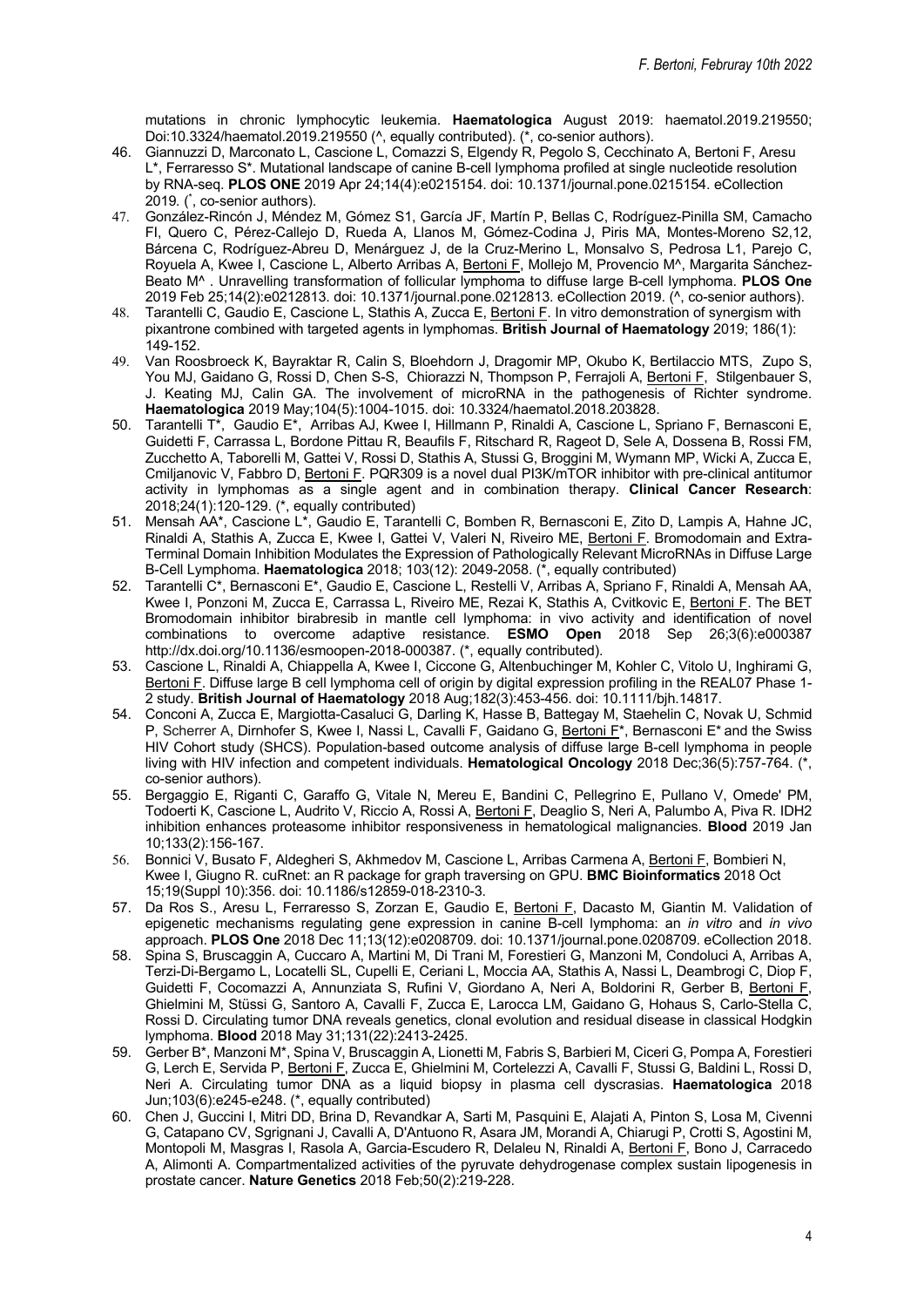- 61. Bergmann TJ, Fregno I, Fumagalli F, Rinaldi A, Bertoni F, Boersema PJ, Picotti P, Molinari M. Chemical stresses fail to mimic the unfolded protein response resulting from luminal load with unfolded polypeptides. **The Journal of Biological Chemistry** 2018 Apr 13;293(15):5600-5612. [Epub ahead of print].
- 62. Chung E \*, Spriano F \*, Panini N, Cascione L, Rinaldi A, Erba E, Stathis A, D'Incalci M, Bertoni F^, Gatta R^. Trabectedin is a novel chemotherapy agent for diffuse large B cell lymphoma. **British Journal of Haematology** 2018 Apr 2. doi: 10.1111/bjh.15212. [Epub ahead of print]. (\*, equally contributed; ^, co-senior authors)
- 63. Restelli V\*, Vagni M\*, Arribas A, Bertoni F, Damia G & Carrassa L. Inhibition of Chk1 and Wee1 as a new therapeutic approach in diffuse large B cell lymphomas with Myc deregulation. **British Journal of Haematology** , 2018, 181, 122–151. (\*, equally contributed).
- 64. Bandini C, Pupuleku A, Spaccarotella E, Pellegrino E, Wang R, Vitale N, Duval C, Cantarella D, Rinaldi A, Provero P, Di Cunto F, Medico E, Bertoni F, Inghirami G, Piva R. IRF4 mediates the oncogenic effects of STAT3 in Anaplastic Large Cell Lymphomas. **Cancers (Basel)** 2018 Jan 18;10(1). pii: E21. doi: 10.3390/cancers10010021..
- 65. Restelli V, Lupi M, Vagni M, Chilà R, Bertoni F, Damia G, Carrassa L. Combining ibrutinib with Chk1 inhibitors synergistically targets mantle cell lymphoma cell lines. **Targeted Oncology** 2018 Apr;13(2):235-245.
- 66. Bernasconi E \*, Gaudio E\*, Lejeune P, Tarantelli C, Cascione L, Kwee I, Spriano F, Rinaldi A, Mensah AA, Chung E, Stathis A, Siegel S, Schmees N, Ocker M, Zucca E, Haendler B, Bertoni F. Preclinical evaluation of the BET bromodomain inhibitor BAY 1238097 for the treatment of lymphoma. **British Journal of Haematology** 2017: 178(6): 936-948. (\*, equally contributed)
- 67. Gaudio E\*, Paduano F\*, Pinton S, D'Agostino S, Rocca R, Costa G, Ngankeu A, Aqeilan R.I., Croce C.M., Bertoni F, Alcaro S, Trapasso F. TCL1A interacts with TP63 and enhances the survival of Raii Burkitt lymphoma cell line. **British Journal of Haematology** 2017 Oct 19. doi: 10.1111/bjh.14989. [Epub ahead of print]: in press (\*, equally contributed)
- 68. Janouskova H, El Tekle G, Bellini E, Udeshi ND, Rinaldi A, Ulbricht A, Bernasocchi T, Civenni G, Losa M, Svinkina T, Bielski CM, Kryukov GV, Cascione L, Napoli S, Enchev RI, Mutch DG, Carney ME, Berchuck A, Winterhoff BJN, Broaddus RR, Schraml P, Moch H, Bertoni F, Catapano CV, Peter M, Carr SA, Garraway LA, Wild PJ, Theurillat JP. Opposing effects of cancer-type-specific SPOP mutants on BET protein degradation and sensitivity to BET inhibitors. **Nature Medicine** 2017; 23(9): 1046-1054.
- 69. Vázquez R, Riveiro ME, Astorgues-Xerri L, Odore E, Rezai K, Erba E, Panini N, Rinaldi A, Kwee I, Beltrame L, Bekradda, Cvitkovic E, Bertoni F, Frapolli R, D'Incalci M. The bromodomain inhibitor OTX015 (MK-8628) exerts anti-tumor activity in triple-negative breast cancer models as single agent and in combination with everolimus. **Oncotarget** 2017; 8(5):7598-7613.
- 70. Akhmedov M, Kedaigle A, Escalante Ching R, Montemmani R, Bertoni F, Fraenkel E, Kwee I. PCSF: an Rpackage for Network-Based Interpretation of High-throughput Data. **PLOS Computational Biology** 2017 Jul 31;13(7):e1005694.
- 71. Puddinu V, Radice E, Casella S, Thelen S, Dirnhofer S, Bertoni F, Thelen M. ACKR3 expression on diffuse large B cell lymphoma is required for tumor spreading and tissue infiltration. **Oncotarget** 2017; doi.org/10.18632/oncotarget.18844
- 72. Bujisic B, De Gassart A, Tallant R, Demaria O, Zaffalon L, Chelbi S, Gilliet M, Bertoni F, Martinon F. Impaired IRE1 expression and XBP1 activation is a hallmark of GCB-DLBCL and contributes to tumor growth. **Blood** 2017 Apr 27;129(17):2420-2428.
- 73. Leoni C, Montagner S, Rinaldi A, Bertoni F, Polletti S, Balestrieri C, Monticelli S. Dnmt3a restrains mast cell inflammatory responses. **Proceedings of the National Academy of Sciences** 2017; 114(8): E1490-E1499.
- 74. Gaudio E\* , Tarantelli C\* , Kwee I, Barassi C, Bernasconi E, Rinaldi A, Ponzoni M, Cascione L, Targa A, Stathis A, Goodstal S, Zucca E, & Bertoni F. Combination of the MEK inhibitor pimasertib with BTK or PI3K-delta inhibitors is active in pre-clinical models of aggressive lymphomas. **Annals of Oncology** 2016 Jun;27(6):1123-8. (\*, equally contributed).
- 75. Revandkar A, Perciato ML, Toso A, Alajati A, Chen J, Gerber H, Dimitrov M, Rinaldi A, Delaleu N, Pasquini E, D'Antuono R, Pinton S, Losa M, Gnetti L, Arribas A, Fraering P, Bertoni F, Nepveu A, Alimonti A. Inhibition of Notch pathway arrests PTEN-deficient advanced prostate cancer by triggering p27-driven cellular senescence. **Nature Communications** 2016 Dec 12;7:13719.
- 76. Boi M\*, Todaro M\*, Vurchio V, Ning Yang S, Moon J, Kwee I, Rinaldi A, Pan H, Crescenzo R, Cheng M, Cerchietti L, Elemento O, Riveiro ME, Cvitkovic E, Bertoni F^, Inghirami G^. Therapeutic efficacy of the bromodomain inhibitor OTX015/MK-8628 in ALK-positive anaplastic large cell lymphoma: an alternative modality to overcome resistant phenotypes**. Oncotarget** 2016 Nov 29;7(48):79637-79653. (\*, equally contributed; ^, co-senior authors)
- 77. Riveiro ME, Astorgues-Xerri L, Vazquez R, Frapolli R, Kwee I, Rinaldi A, Odore E, Rezai K, Bekradda M, Inghirami G, D'Incalci M, Noel K, Cvitkovic E, Raymond E, & Bertoni F. OTX015 (MK-8628), a novel BET inhibitor, exhibits antitumor activity in non-small cell and small cell lung cancer models harboring different oncogenic mutations. **Oncotarget** 2016 Dec 20;7(51):84675-84687.
- 78. Gaudio E, Tarantelli C, Ponzoni M, Odore E, Rezai K, Bernasconi E, Cascione L, Rinaldi A, Stathis A, Riveiro E, Cvitkovic E, Zucca E, Bertoni F. Bromodomain inhibitor OTX015 (MK-8628) combined with targeted agents shows strong *in vivo* antitumor activity in lymphoma. **Oncotarget** 2016 Sep 6;7(36):58142-58147.
- 79. Ganapathi KA, Jobanputra V, Iwamoto F, Chen J, Cascione L, Nahum O, Levy B, Xie Y, Khattar P, Hoehn D, Bertoni F, Murty VV, Pittaluga S, Jaffe ES, Alobeid B, & MM, Bhagat G. The Genetic Landscape of Dural Marginal Zone Lymphomas. **Oncotarget** 2016 Jul 12;7(28):43052-43061.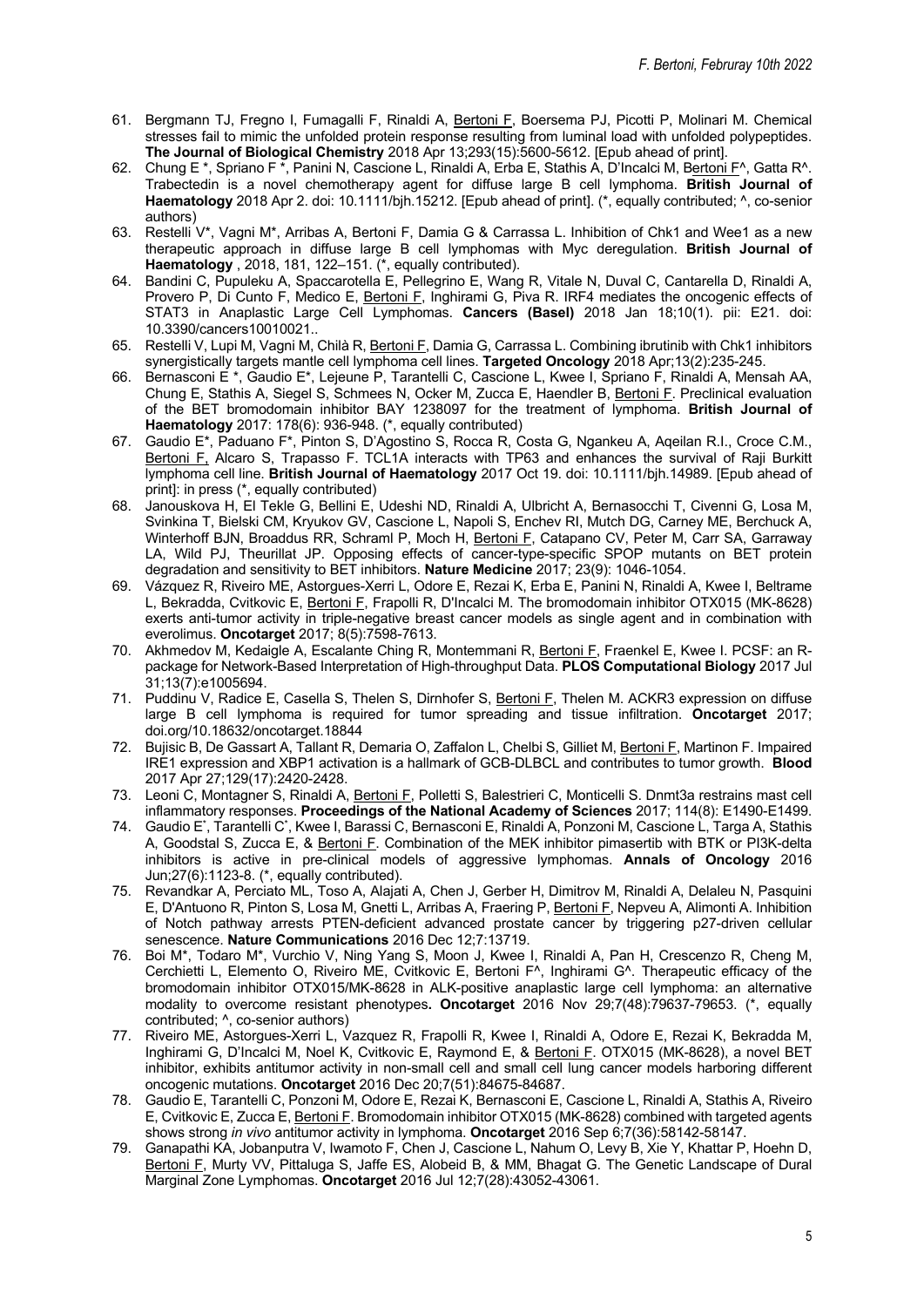- 80. Spina V\*, Hossein Khiabanian H\* Messina M, Monti S, Cascione L, Bruscaggin A, Spaccarotella E, Holmes AB, Arcaini L, Lucioni M, Tabbò F, Zairis S, Diop F, Cerri M,<sup>1</sup> Chiaretti S, Marasca R, Ponzoni M, Deaglio S, Ramponi A, Tiacci E, Pasqualucci L, Paulli M, Falini B, Inghirami G, Bertoni F, Foà R, Rabadan R, Gaidano G, Rossi D. The genetics of nodal marginal zone lymphoma. **Blood** 2016 Sep 8;128(10):1362-73. (\*, equally contributed).
- 81. Scarfò I\*, Pellegrino E\*, Mereu E\*, Kwee I, Agnelli L, Bergaggio E, Garaffo G, Vitale N, Caputo M, Machiorlatti R, Circosta P, Abate A, Barreca A, Domenico Novero D, Mathew S, Rinaldi A, Tiacci E, Serra S, Deaglio S, Neri A, Falini B, Rabadan R, Bertoni F, Inghirami G^, Piva R^, and the European T-Cell Lymphoma Study Group. Identification of a new subclass of ALK negative ALCL expressing aberrant levels of ERBB4 transcripts. **Blood**, 2016 Jan 14;127(2):221-32**.** (\*, equally contributed; ^, co-senior authors)
- 82. Rancoita PMV, Zaffalon M, Zucca E, Bertoni F, de Campos C. Bayesian network data imputation with application to survival tree analysis. **Computational Statistics and Data Analysis**, 2016 January, 93: 373– 387.
- 83. Arribas AJ\*, Rinaldi A\*, Mensah AA, Kwee I, Cascione L, Martinez-Climent JA, Oscier D, Arcaini L, Baldini L, Marasca R, Thieblemont C, Souliere J, Forconi, F, Zamo' A, Bonifacio M, Mollejo M, Facchetti F, Dirnhofer S, Ponzoni M, Bhagat, Piris MA, Gaidano G, Zucca E, Rossi D, Bertoni F. DNA methylation-profiling identifies two splenic marginal zone lymphoma subgroups with different clinical and genetic features. **Blood** 2015 Mar 19;125(12):1922-31. (\*, equally contributed)
- 84. Boi M\*, Gaudio E\*, Bonetti P\*, Kwee I, Bernasconi E, Tarantelli, Rinaldi A, Testoni M, Cascione L, Ponzoni M, Mensah AA, Stathis A, Stussi G, Riveiro ME, Herait P, Inghirami G, Cvitkovic E, Zucca E, Bertoni F. The BET Bromodomain inhibitor OTX015 affects pathogenetic pathways in pre-clinical B-cell tumor models and synergizes with targeted drugs. **Clinical Cancer Research**, 2015 Apr 1;21(7):1628-38. (\*, equally contributed)
- 85. Abate F, Todaro M, van der Krogt J-A, Boi M, Landra I, Machiorlatti R, Tabbò F, Messana K, Barreca A, Novero D, Gaudiano M, Aliberti S, Di Giacomo F, Tousseyn T, Lasorsa E, Crescenzo R, Bessone L, Ficarra E, Acquaviva A, Rinaldi A, Ponzoni M, Longo DL, Aime S, Cheng M, Ruggeri B, Piccaluga PP, Pileri S, Tiacci E, Falini B, Pera-Gresely B, Cerchietti L, Iqbal I, Chan WC, Shultz L, Kwee I, Piva R, Wlodarska I, Rabadan R\*, Bertoni F\*, Inghirami G\* (\*, co-senior authors). A novel Patient Derived Tumorgraft model with TRAF1- ALK Anaplastic Large Cell Lymphoma translocation. **Leukemia** 2015 Jun;29(6):1390-401
- 86. Bernasconi E, Gaudio E, Kwee I, Rinaldi A, Cascione L, Tarantelli C, Mensah AA, Stathis A, Zucca E, Vesci L, Giannini G, Bertoni F. The novel atypical retinoid ST5589 down-regulates Aurora Kinase A and has antitumour activity in lymphoma pre-clinical models. **British Journal of Haematology** 2015;171(3):378-86.
- 87. Mensah AA, Kwee I, Gaudio E, Rinaldi A, Ponzoni M, Cascione E, Fossati G, Stathis A, Zucca E, Caprini G, Bertoni F. Novel HDAC inhibitors exhibit pre-clinical efficacy in lymphoma models and point to the importance of *CDKN1A* expression levels in mediating their anti-tumor response. **Oncotarget** 2015 Mar 10;6(7): 5059- 71.
- 88. Vesci L\*, Bernasconi E\*, Milazzo FM, De Santis R, Gaudio E, Kwee I, Rinaldi A, Pace S, Carollo V, Giannini G, Bertoni F. Preclinical antitumor activity of ST7612AA1: a novel second generation oral histone deacetylase (HDAC) inhibitor. **Oncotarget** 2015 Mar 20;6(8):5735-48. (\*, equally contributed)
- 89. Restelli V, Chilà R, Lupi M, Rinaldi A, Kwee I, Bertoni F, Damia G\*, & Carrassa L\*. Characterization of a mantle cell lymphoma cell line resistant to the Chk1 inhibitor PF-00477736. **Oncotarget** 2015 Nov 10;6(35):37229-40.
- 90. Franceschetti S, Conconi A, Aprile Von Hohenstaufen K, Margiotta-Casaluci G, Stathis A, Moccia A, Bertoni F, Gaidano G, Cavalli F, Zucca E. Histologic Transformation In Marginal Zone Lymphomas. **Annals of Oncology**, 2015 Nov;26(11):2329-35.
- 91. Conconi A<sup>\*</sup>, Lobetti-Bodoni C<sup>\*</sup>, Montoto S, Lopez-Guillermo A, Coutinho R, J Matthews J, S Franceschetti S, Bertoni F, Moccia A, Rancoita PMV, Gribben J, Cavalli F, Gaidano G, Lister A, Montserrat E, Ghielmini M, & Zucca E. Life expectancy of young adults with follicular lymphoma. **Annals of Oncology**, 2015 Nov;26(11):2317-22. (\*, equally contributed)
- 92. Chila' R, Basana A, Lupi M,Guffanti F, Gaudio E, Rinaldi A, Cascione L, Restelli V, Tarantelli C, Bertoni F\*, Damia G\*, Carrassa L\* (\*, co-senior authors). Combined inhibition of Chk1 and Wee1 as a new therapeutic strategy for Mantle Cell Lymphoma. **Oncotarget,** 2015 Feb 20;6(5):3394-408.
- 93. Crescenzo R, Abate F, Lasorsa E, Tabbo' F, Gaudiano M, Chiesa N, Di Giacomo F, Spaccarotella E, Barbarossa L, Ercole E, Todaro M, Boi M, Acquaviva A, Ficarra E, Novero D, Rinaldi A, Tousseyn T, Rosenwald A, Kenner L, Cerroni L, Tzankov A, Ponzoni M, Paulli M, Weisenburger D, Chan WC, Iqbal J, Piris MA, Zamo' A, Ciardullo C, Rossi D, Gaidano G, Pileri S, Tiacci E, Falini B, Shultz LD, Mevellec L, Vialard JE, Piva R, <u>Bertoni F,</u> Rabadan R<sup>\*</sup>, Inghirami G<sup>\*</sup>, the European T-cell Lymphoma Study Group, T-Cell Project. (\*, co-senior authors). Convergent mutations and kinase fusions lead to oncogenic STAT3 activation in Anaplastic Large Cell Lymphoma. **Cancer Cell** 2015 Apr 13;27(4):516-32.
- 94. Alajati A\*, Guccini I\*, Pinton S, Garcia-Escudero R, Bernasocchi T, Sarti M, Montani E, Rinaldi A, Catapano C, Bertoni F, & Alimonti A. Interaction of CDCP1 with HER2 enhances HER2-driven tumorigenesis and promotes trastuzumab resistance in breast cancer. **Cell Reports** 2015 Apr 28;11(4):564-76. (\*, equally contributed)
- 95. Ferretti E, Di Carlo E, Ognio E, Guarnotta C, Bertoni F, Corcione A, Prigione I, Fraternali-Orcioni G, Ribatti D, Ravetti JL, Ponzoni M, and Pistoia V. Interleukin-17A promotes the growth of human germinal center derived non-Hodgkin B cell lymphoma. **OncoImmunology** 2015 Jun 19;4(10):e1030560.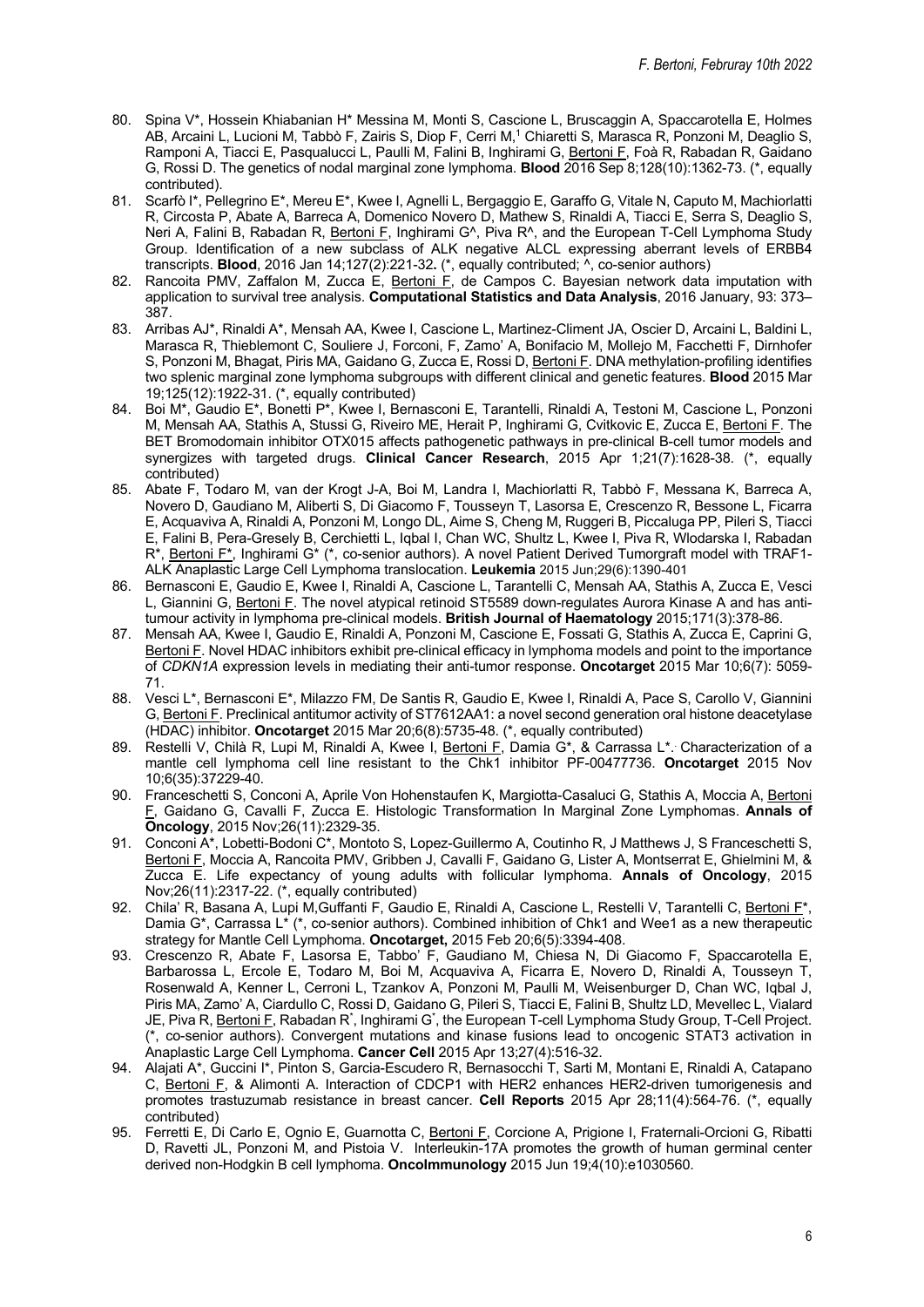- 96. Iacovelli S, Hug E, Bennardo S, Duehren-von Minden M, Rinaldi A, Gobessi S, Suljagic M, Bilbao D, Bolasco G, Eckl-Dorna J, Niederberger V, Laurenti L, Wang H, Cornall RJ, larke SH, Croce CM, Bertoni F, Jumaa H, and Efremov DG. Two types of BCR interactions are positively selected during leukemia development in the Eμ-TCL1 transgenic mouse model of CLL. **Blood** 2015 Mar 5;125(10):1578-88.
- 97. Piva R, Deaglio S, Famà R, Buonincontri R, Scarfò I, Bruscaggin A, Mereu E, Serra S, Spina V, Brusa D, Garaffo G, Monti S, Dal-Bo M, Marasca R, Arcaini L, Neri A, Gattei V, Paulli M, Tiacci E, Bertoni F, Pileri S, Foà R, Inghirami G, Gaidano G, Rossi D. The *Krüppel-like Factor 2* transcription factor gene is recurrently mutated in splenic marginal zone lymphoma. **Leukemia** 2015 Feb;29(2):503-7.
- 98. Young Ok C, Chen J, Zijun Y. Xu-Monette ZY, Tzankov A, Ganiraju C. Manyam GC, Ling Li L, Visco C, Montes-Moreno S, Dybkær K, Chiu A, Orazi A, Zu Y, Bhagat G, Richards KL, His ED, Choi WWL, van Krieken JH, Huh J, Zhao X, Ponzoni M, Ferreri AJM, Bertoni F, Farnen JP, Møller MB, Piris MA, Winter JN, Medeiros LJ, Young KH. Clinical Implications of Phosphorylated STAT3 Expression in de novo Diffuse Large B-cell Lymphoma. **Clinical Cancer Research** 2014, 20(19): 5113-5123.
- 99. Bouska A, McKeithan T, Deffenbacher KE, Lachel C, Wright GW, Iqbal J, Smith LM, Zhang W, Kucuk C, Rinaldi A, Bertoni F, Fitzgibbon J, Fu K, Weisenburger DD, Greiner TC, Dave BJ, Gascoyne RD, Rosenwald A, Campo E, Rimsza LM, Delabie J, Jaffe ES, Braziel RM, Connors JM, Staudt LM, Chan WC. Genome-wide copy number analyses reveal genomic abnormalities involved in transformation of follicular lymphoma. **Blood***,*  2014 Mar 13;123(11):1681-90.
- 100. Martínez N, Almaraz C, Vaqué JP, Varela I, Derdak S, Beltran S, Mollejo M, Campos-Martin Y, Agueda L, Rinaldi A, Kwee I, Gut M, Blanc J, Oscier D, Martinez-Lopez J, Salar A, Sole F, Rodriguez-Peralto JL, Díez C, García JF, Fraga M, Sebastián E, Alvés J, Menárguez J, González-Carreró J, Casado LF, Bayes M, Bertoni F, Gut I, & Piris MA. Whole exome sequencing in splenic marginal zone lymphoma reveals mutations in genes involved in marginal zone differentiation. **Leukemia** 2014 Jun;28(6):1334-40.
- 101. Mian M, Kwee, Rinaldi A, Ponzoni M, Bhagat G, Rossi D, Arcaini L, Gascoyne RD, Mollejo M, Baldini L, Thieblemont C, Gaidano G, Zucca E, Bertoni F. Genome-wide DNA profiling identifies clonal heterogeneity in marginal zone lymphomas. **British Journal of Haematology** 2014 Mar;164(6):896-9.
- 102. Ronchetti D, Tuana G, Rinaldi A, Agnelli L, Cutrona G, Mosca L, Fabris S, Matis S, Colombo M, Gentile M, Recchia AG, Kwee I, Bertoni F, Morabito F, Ferrarini M, Neri A. Distinct Patterns of Global Promoter Methylation in Early Stage Chronic Lymphocytic Leukemia. **Genes Chromosomes and Cancer**, 2014 Mar; 53(3): 264-73*.*
- 103. Monti S, Deambrogi S, Rinaldi A, Bertoni F, Gaidano G, Rossi D. MYC networks mutations in high risk chronic lymphocytic lymphoma. **Hematological Oncology** 2014: 32 (3):155-7.
- 104. Boi M, Rinaldi A, Kwee I, Bonetti P, Todaro M, Tabbò F, Piva R, Rancoita PMV, Matolcsy A, Timar B, Tousseyn T, Rodríguez-Pinilla SM, Piris MA, Beà S, Campo E, Bhagat G, Swerdlow SH, Rosenwald A, Ponzoni M, Young KH, Piccaluga PP , Dummer R, Pileri S, Zucca E, Inghirami G \*, Bertoni F *\** (\*, co-senior authors)*.* PRDM1/BLIMP1 is commonly inactivated in anaplastic large T-cell lymphoma. **Blood***,* 2013: 122(15): 2683-93.
- 105. Bonetti P\*, Testoni M\*, Scandurra M, Ponzoni M, Piva R, Mensah AA, Rinaldi A, Kwee I, Tibiletti MG, Iqbal J, Greiner TC, Chan WC, Gaidano G, Piris MA, Cavalli F, Zucca E, Inghirami G, Bertoni F. Deregulation of ETS1 and FLI1 contributes to the pathogenesis of diffuse large B-cell lymphoma. **Blood***,* 2013 Sep 26;122(13):2233-41. (\*, equally contributed)
- 106. Chigrinova E\*, Rinaldi A\*, Kwee I, Rossi D, Rancoita PMV, Strefford JC, Oscier D, Stamatopoulos K, Papadaki T, Berger F, Young KH, Murray F, Rosenquist R, Greiner TC, Chan WC, Orlandi E, Lucioni M, Marasca R, Inghirami G, Ladetto M, Forconi F, Cogliatti S, Votavova H, Swerdlow SH, Stilgenbauer S, Piris MA, Matolcsy A, Spagnolo D, Eugene Nikitin E, Zamò A, Gattei V, Bhagat G, Ott G, Zucca E, Gaidano G, Bertoni F. Two main genetic pathways lead to the transformation of chronic lymphocytic leukemia to Richter Syndrome. **Blood***,* 2013: 122(15): 2673-82. (\*, equally contributed)
- 107. Rinaldi A, Mensah AA, Kwee I, Forconi F, Orlandi EM, Lucioni M, Gattei V, Marasca R, Berger F, Cogliatti S, Cavalli F, Zucca E, Gaidano G, Rossi D\*, Bertoni F\* (\*, co-senior authors). Promoter methylation patterns in Richter Syndrome affect stem-cell maintenance and cell cycle regulation and differ from de-novo diffuse large B-cell lymphoma. **British Journal of Haematology** 2013; 163(2):194-204.
- 108. De Campos C.P., Rancoita PMV, Kwee I, Zucca E, Zaffalon M., Bertoni F. Discovering subgroups of patients from DNA copy number data using NMF on compact matrices. **PLOS One** 2013 Nov 20;8(11):e79720. doi: 10.1371/journal.pone.0079720. eCollection 2013.
- 109. Mian M, Rinaldi A, Mensah AA, Rossi D, Ladetto M, Forconi F, Marasca R, Uhr M, Stussi G, Kwee I, Cavalli F, Gaidano G, Zucca E, Bertoni F. Large genomic aberrations detected by SNP-array are independent prognosticators of a shorter time to first treatment in chronic lymphocytic leukemia patients with normal FISH. **Annals of Oncology** 2013; 23: 729-735.
- 110. Rinaldi A, Kwee I, Young KH, Zucca E, Gaidano G, Forconi F\*, Bertoni F\* (\*, co-senior authors). Genomewide high resolution DNA profiling of hairy cell leukaemia. **British Journal of Haematology** 2013; 162(4): 566-569.
- 111. Aprile von Hohenstaufen K., Conconi A, de Campos CP, Franceschetti S, Bertoni F, Margiotta Casalucci G, Stathis A, Ghilemini M, Stussi G, Cavalli F, Gaidano G, Zucca E. Prognostic impact of monocyte count at presentation in mantle cell lymphoma. **British Journal of Haematology** 2013; 162(4): 465-73.
- 112. Li ZM, Spagnuolo L, Mensah AA, Rinaldi A, Bhagat G, Zucca E, Doglioni C, Ferreri AJM, Ponzoni M, Bertoni F. Gains of *CCND3* gene in ocular adnexal MALT lymphomas: an integrated analysis. **British Journal of Haematology** 2013; 160 (5): 719-722.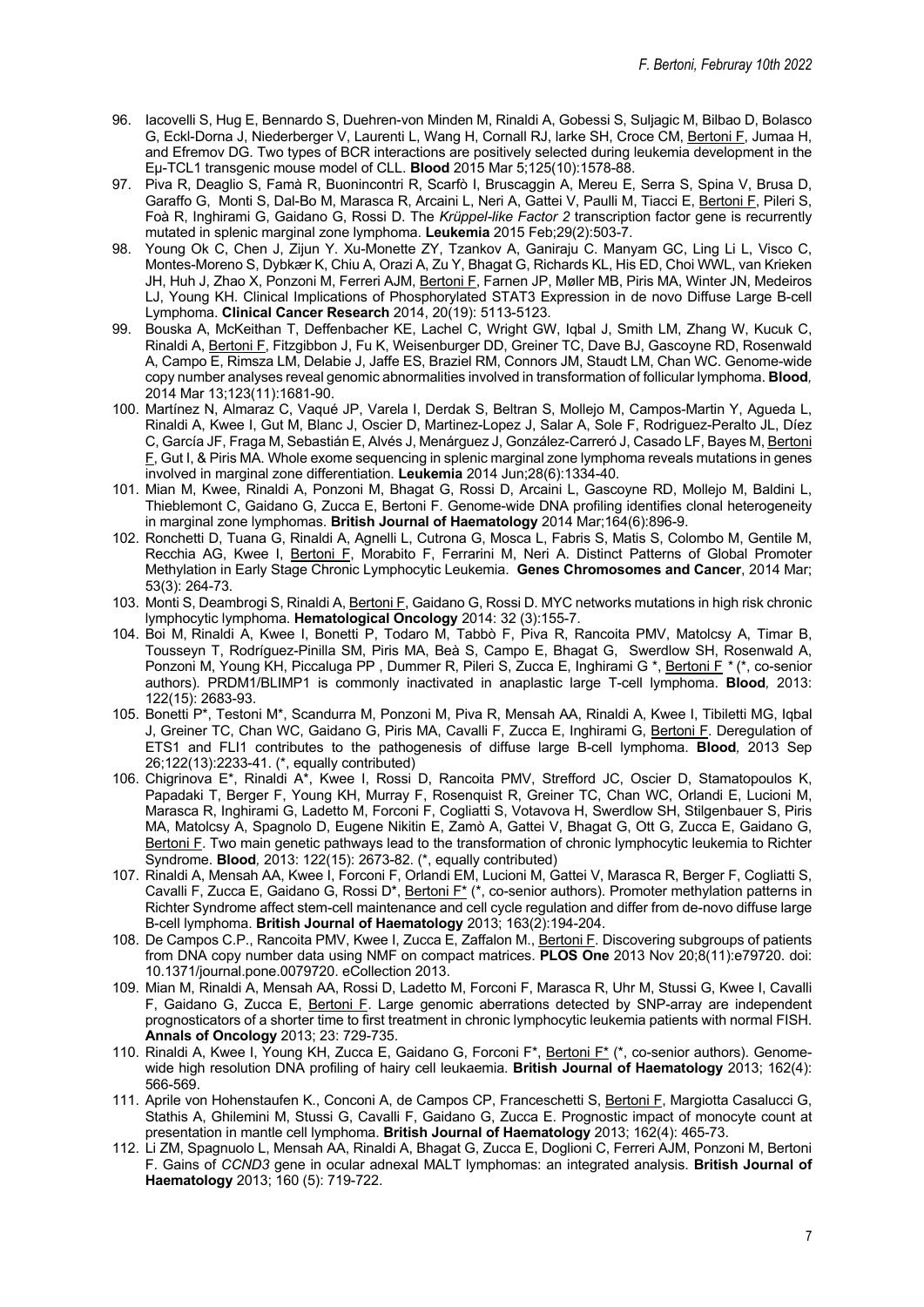- 113. Rossi D, Rasi S, Spina V, Bruscaggin A, Monti S, Ciardullo C, Deambrogi C, Khiabanian H, Serra R, Bertoni F, Forconi F, Laurenti L, Marasca R, Dal-Bo M, Rossi FM, Bulian P, Nomdedeu J, Del Poeta G, Gattei V, Pasqualucci L, Rabadan R, Foà R, Dalla Favera R, Gaidano G. Integrated mutational and cytogenetic analysis identifies new prognostic subgroups in chronic lymphocytic leukemia. **Blood** 2013; 121(8): 1403- 1412.
- 114. Conconi A, Franceschetti S, Lobetti-Bodoni C, Stathis A, Margiotta Casalucci G, Ramponi A, Mazzucchelli L, Bertoni F, Ghielmini M, Gaidano G, Cavalli F, Zucca E. Risk factors of central nervous system relapse in mantle cell lymphoma. **Leukemia and Lymphoma** 2013 Sep; 54(9): 1908-14.
- 115. Copie-Bergman C, Wotherspoon AC, Capella C, Motta T, Pedrinis E, Pileri SA, Bertoni F, Conconi A, Zucca E, Ponzoni M, Ferreri AJM. GELA Histological scoring system for post-treatment biopsies of patients with gastric MALT lymphoma is feasible and reliable in routine practice. **British Journal of Haematology** 2013; 160 (1): 47-52.
- 116. De Paoli L, Cerri M, Monti S, rasi S, Spina V, Bruscaggin A, Grego M, Ciardullo C, Fama' R, Martini M, Laurenti L, Forconi F, Marasca R, Larocca LM, Bertoni F, Gaidano G, Rossi D. MGA, a suppresso of MYC, is recurrently inactivated in high risk chronic lymphocytic leukemia. **Leukemia And Lymphoma** 2013 May; 54(5):1087-90.
- 117. Rossi D, Trifonov V, Fangazio M, Bruscaggin A, Rasi S, Spina V, Monti S, Vaisitti T, Arruga F, Famà R, Ciardullo C, Greco M, Cresta S, Piranda D, Holmes A, Fabbri G, Messina M, Rinaldi A, Wang J, Agostinelli C, Piccaluga PP, Lucioni M, Tabbò F, Serra R, Franceschetti S, Deambrogi C, Daniele G, Gattei V, Marasca R, Facchetti F, Arcaini L, Inghirami G, Bertoni F, A. Pileri SA, Deaglio S, Foà R, Dalla-Favera R, Pasqualucci L, Rabadan R, Gaidano G. The coding genome of splenic marginal zone lymphoma: Activation of NOTCH2 and other pathways regulating marginal zone development. **The Journal of Experimental Medicine** 2012: 2012 Aug 27;209(9):1537-51.
- 118. Mian M, Scandurra M, Chigrinova E, Shen Y, Inghirami G, Greiner TC, Chan WC, Vose JM, Testoni M, Chiappella A, Baldini L, Ponzoni M, Ferreri AJM , Franceschetti S, Gaidano G, Montes-Moreno S, Piris MA, Facchetti F, Tucci A, Nomdedeu JF, Lazure T, Uccella S, Tibiletti MG, Zucca E, Kwee I, Bertoni F. Clinical and molecular characterization of diffuse large B-cell lymphomas with 13q14.3 deletion. **Annals of Oncology** 2012; 23(3): 729-735.
- 119. Kwee I, Capello D, Rinaldi A, Rancoita PMV, Bhagat G, Greiner TC, Spina M, Gloghini A, Chan WC, Paulli M, Zucca E, Tirelli U, Carbone A, Gaidano G, Bertoni F. Genomic aberrations affecting the outcome of immunodeficiency-related diffuse large B-cell lymphomas. **Leukemia and Lymphoma** 2012 Jan;53(1):71-6.
- 120. Kwee I, Rinaldi A, Rancoita P, Rossi D, Capello D, Forconi F, Giuliani N, Piva R, Inghirami G, Gaidano G, Zucca E, Bertoni F. Integrated DNA copy number and methylation profiling of lymphoid neoplasms using a single array. **British Journal of Haematology** 2012;156(3):354-357.
- 121. Li ZM, Rinaldi A, Cavalli A, Mensah AA, Ponzoni M, Gascoyne R, Bhagat G, Zucca E, Bertoni F. MYD88 somatic mutations in MALT lymphomas. **British Journal of Haematology** 2012 Sep;158(5):662-4.
- 122. Mensah AA, Rinaldi A, Ponzoni M, Canzonieri V, Uccella S, Rossi D, Bhagat G, Gaidano G, Zucca E, Bertoni F. Absence of *NOTCH1* gene mutations in MALT lymphomas. **British Journal of Haematology** 2012 May;157(3):382-4.
- 123. Mian M, Rinaldi A, Mensah AA, Rossi D, Ladetto M, Forconi F, Marasca R, Gattei V, Zucca E, Cavalli F, Gaidano G, Kwee I, Bertoni F. Del(13q14.3) length matters: an integrated analysis of genomic, FISH and clinical data in 169 chronic lymphocytic leukemia patients with 13q deletion alone or normal karyotype. **Hematological Oncology** 2012 Mar;30(1):46-9.
- 124. Ferreri AJM, Govi S, Pasini E, Mappa S, Bertoni F, Zaja F, Montalbán C, Stelitano C, Cabrera ME, Resti AG, Politi LS, Doglioni C, Cavalli F, Zucca E, Ponzoni M, Dolcetti R on behalf of the International Extranodal Lymphoma Study Group (IELSG). *Chlamydophila Psittaci* Eradication With Doxycycline As First-Line Targeted Therapy for Ocular Adnexae Lymphoma: Final Results of an International Phase II Trial. **Journal of Clinical Oncology** 2012 Aug 20;30(24):2988-94.
- 125. Conconi A, Ponzio, Lobetti-Bodono C, Motta M, Rancoita PMV, Stathis A, Moccia AA, Mazzucchelli L, Bertoni F, Ghielmini M, Cavalli F, Zucca E. Incidence, risk factors and outcome of histologic transformation in follicular lymphoma. **British Journal of Haematology** 2012 Apr;157(2):188-96.
- 126. Renner C, Zinzani PL, Gressin R, Klingbiel D, Dietrich P-Y, Hitz F, Bargetzi M, Mingrone V, Martinelli G, Trojan A, Bouabdallah K, Lohri A, Gyan E, Biaggi C, Cogliatti S, Bertoni F, Ghielmini M, Brauchli P, and Ketterer N on behalf of the Swiss SAKK and the French GOELAMS group from the European Mantle Cell Lymphoma Network. A multicenter phase II trial (SAKK36/06) of single-agent everolimus (RAD001) in patients with relapsed or refractory mantle cell lymphoma. **Haematologica** 2012 Jul;97(7):1085-91.
- 127. Rossi D, Fangazio M, Rasi S, Vaisitti T, Monti S, Cresta S, Chiaretti S, Del Giudice I, Fabbri G, Bruscaggin A, Spina V, Deambrogi C, Marinelli M, Famà R, Greco M, Daniele G, Forconi F, Gattei V, *Bertoni F*, Deaglio S,Pasqualucci L, Guarini A, Dalla-Favera R, Foà R, Gaidano G. Disruption of *BIRC3* associates with fludarabine chemorefractoriness in TP53 wild type chronic lymphocytic leukemia. **Blood** 2012; 119(12): 2584- 2862.
- 128. Agnelli L, Mereu E, Pellegrino E, Limongi T, Kwee I, Bergaggio E, Ponzoni M, Zamò A, Iqbal J, Piccaluga PP, Neri A, Chan WC, Pileri S, Bertoni F, Inghirami G, Piva R, on behalf of the European T-Cell Lymphoma Study Group.. Identification of a three-gene model as a powerful diagnostic tool for the recognition of ALK negative ALCL. **Blood** 2012 Aug 9;120(6):1274-1281.
- 129. Ferrero S, Capello D, Svaldi M, Boi M, Gatti D, Drandi D, Rossi D, Barbiero S, Mantoan B, Mantella E, Zanni M, Ghione P, Larocca A, Passera R, Bertoni F, Gattei V, Forconi F, Laurenti L, Del Poeta G, Marasca R,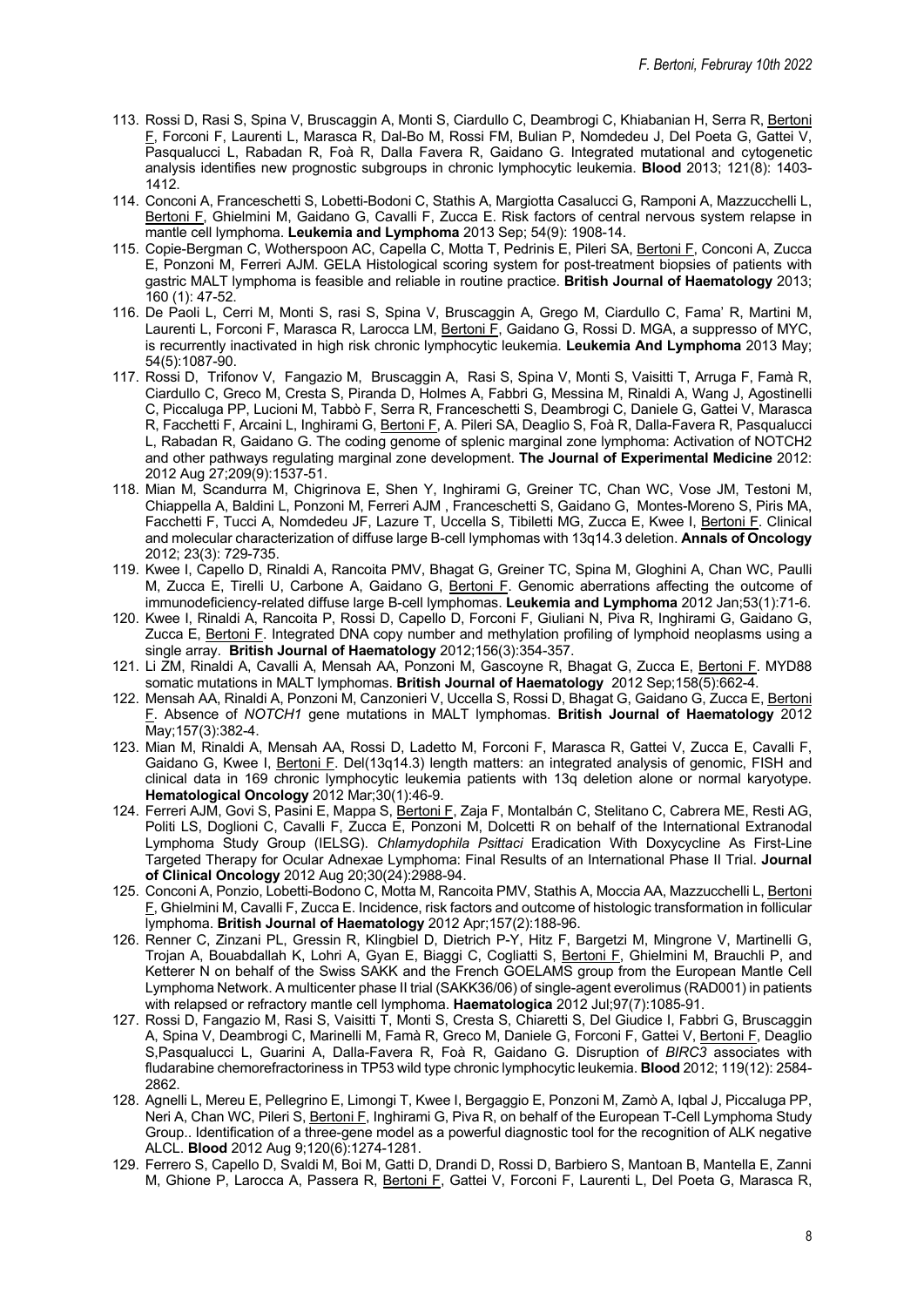Cortelazzo S, Gaidano G, Palumbo A, Boccadoro, Ladetto M. Multiple myeloma shows no intra-disease clustering of immunoglobulin heavy chain genes. **Haematologica** 2012 Jun;97(6):849-53.

- 130. Bulian P, Rossi D, Forconi F, Del Poeta, Bertoni F, Zucca E, Montillo M, Pozzato G, D'Arena G, Efremov D, Marasca R, Lauria F, Gaidano G, Gattei V, Laurenti L. IGHV gene mutational status and 17p deletion are independent molecular predictors in a comprehensive clinical-biological prognostic model for overall survival prediction in chronic lymphocytic leukemia. **Journal of Translational Medicine** 2012 Jan 30;10:18.
- 131. Rossi D, Spina V, Forconi F, Capello D, Martini M, Gattei V, Ramponi A, Larocca LM, Bertoni F, Gaidano G. Molecular history of Richter syndrome: origin from a cell already present at the time of chronic lymphocytic leukemia diagnosis. **International Journal of Cancer** 2012 Jun 15;130(12):3006-10.
- 132. Parma G, Mancari R, Del Conte G, Scambia G, Gadducci A, Hess D, Katsaros D, Sessa C, Rinaldi A, Bertoni F, Vitali A, Catapano CV, Marsoni S, van de Velde H, Colombo C. An open-label, phase 2 study of biweekly bortezomib and intermittent pegylated liposomal doxorubicin in patients with ovarian cancer failing platinum containing regimens. **International Journal of Gynecological Cancer** 2012 Jun;22(5):792-800.
- 133. Rinaldi A, Mian M, Chigrinova E, Arcaini L, Bhagat G, Novak U, Rancoita PMV, De Campos C, Forconi F, Gascoyne R, Facchetti F, Ponzoni M, Govi S, Ferreri AJ, Mollejo M, Piris MA, Baldini L, Soulier J, Thieblemont C, Canzonieri V, Gattei V, Marasca R, Franceschetti S, Gaidano G, Tucci A, Uccella S, Tibiletti MG, Dirnhofer S, Tripodo C, Doglioni C, Dalla-Favera R, Cavalli F, Zucca E, Kwee I, Bertoni F. Genome wide DNA-profiling of marginal zone lymphomas identifies subtype-specific lesions with an impact on the clinical outcome. **Blood** 2011: 117(5):1595-604.
- 134. Rinaldi A, Mian M, Kwee I, Rossi D, De Ambrogi C, Mensah AA, Forconi F, Spina V, Cencini E, Drandi D, Ladetto M, Santachiara R, Marasca R, Gattei V, Cavalli F, Zucca E, Gaidano G, Bertoni F. Genome-wide DNA profiling better defines the prognosis of chronic lymphocytic leukaemia. **British Journal of Haematology** 2011: 154 (5): 590-599.
- 135. Kwee I, Rancoita PMV, Rinaldi A, Ferreri AJM, Bhagat G, Gascoyne R, Canzonieri V, Gaidano G, Doglioni C, Zucca E, Ponzoni M, Bertoni F. Genomic profiles of MALT lymphomas: variability across anatomic sites. **Haematologica** 2011: 96 (7): 1064-1066.
- 136. Fabbri G, Rasi S, Rossi D, Trifonov V, Khiabanian H, Ma J, Grunn A, Fangazio M, Capello D, Monti S, Cresta S, Gargiulo E, Forconi F, Guarini A, Arcaini L, Paulli M, Laurenti L, Larocca LM, Marasca R, Gattei V, Oscier D, Bertoni F, Mullighan CG, Foà R, Pasqualucci L, Rabadan R, Dalla Favera R, Gaidano G. Analysis of the Chronic Lymphocytic Leukemia Coding Genome: Role of NOTCH1 Mutational Activation. **The Journal of Experimental Medicine** 2011: 208 (7): 1389-401.
- 137. Rossi D, Deaglio S, Dominguez-Sola D, Rasi S, Vaisitti T, Agostinelli C, Spina V, Bruscaggin A, MontI S, Cerri M, Cresta S, Fangazio M, Arcaini L, Lucioni M, Marasca R, Thieblemont C, Capello D, Facchetti F, Kwee I, A. Pileri SA, Foà R, Bertoni F, Dalla-Favera R, Pasqualucci L, Gaidano G. Alteration of BIRC3 and multiple other NF-κb pathway genes in splenic marginal zone lymphoma. **Blood** 2011;118(18):4930-4.
- 138. Rossi D, Bruscaggin A, Spina V, Rasi S, Khiabanian H, Messina M, Fangazio M, Vaisitti T, Monti S, Chiaretti S, Guarini A, Del Giudice I, Cerri M, Cresta S, Deambrogi C, Gargiulo E, Gattei V, Forconi F, Bertoni F, Deaglio S, Rabadan R, Pasqualucci L, Foa' R, Dalla-Favera R, Gaidano G. Mutations of the SF3B1 splicing factor in chronic lymphocytic leukemia: association with progression and fludarabine-refractoriness. **Blood** 2011;118(26):6904-8.
- 139. Rossi D, Spina V, Deambrogi C, Rasi S, Laurenti L, Stamatopoulos K, Arcaini A, Lucioni M, Rocque GB, Xu-Monette ZY, Visco C, Chang J, Chigrinova E, Forconi F, Marasca R, Besson C, Papadaki T, Paulli M, Larocca LM, Pileri SA, Gattei V, Bertoni F, Foà R, Young KY, Gaidano G. The genetics of Richter syndrome reveals disease heterogeneity and predicts survival post-transformation. **Blood** 2011 Mar 24: 117(12): 3391-401.
- 140. Chigrinova E, Mian M, Shen Y, Greiner TC, Chan WC, Vose JM, Inghirami G, Chiappella A, Baldini L, Ponzoni M, Ferreri AJM, Franceschetti S, Gaidano G, Tucci A, Facchetti F, Lazure T, Lambotte O, Montes-Moreno S, Piris MA, Zucca E, Kwee I, Bertoni F. Integrated Profiling of Diffuse Large B-cell Lymphoma with 7q gain. **British Journal of Haematology** 2011 May: 153(4): 499-503.
- 141. Testoni M, Kwee I, Greiner TC, Montes-Moreno S, Vose J, Chan WC, Chiappella, Baldini L,, Ferreri AJM, Gaidano G, Mian M, Zucca E, Bertoni F. Gains of *MYC* locus and outcome in patients with diffuse large Bcell lymphoma treated with R-CHOP. **British Journal of Haematology** 2011 Oct;155(2): 274-277.
- 142. Chigrinova E, Mian M, Scandurra M, Greiner TC, Chan WC, Vose JM, Inghirami G, Chiappella A, Baldini L, Ponzoni M, Ferreri AJM, Franceschetti S, Gaidano G, Tucci A, Facchetti F, Lazure T, Lambotte O, Montes-Moreno S, Piris MA, Nomdedeu JF, Uccella S, Rancoita PMV, Kwee I, Zucca E, Bertoni F. Diffuse large Bcell lymphoma with concordant bone marrow involvement has peculiar genomic profile and poor clinical outcome. **Hematological Oncology** 2011 Mar: 29(1): 38-41.
- 143. Rinaldi A, Ponzoni M, Uccella S, Rossi D, Gaidano G, Facchetti F, Pruneri G, Tibiletti MG, Capella C, Zucca E, Doglioni C, Catapano C, Bertoni F. In vitro efficacy of tyrosine kinase inhibitors: Syk and Bcr/Abl inhibitors in lymphomas. **Hematological Oncology** 2011 Sep;29(3):164-6.
- 144. Poretti G, Kwee I, Bernasconi B, Rancoita PMV, Rinaldi A, Capella C, Zucca E, Neri A, Tibilietti MG, Bertoni F. Chromosome 11q23.1 is an unstable region in B-cell tumor cell lines. **Leukemia Research** 2011 Jun;35(6):808-13.
- 145. Dal Bo M, Rossi F M, Rossi D, Deambrogi C, Bertoni F, Del Giudice I, Palumbo G, Nanni M, Rinaldi R, Kwee I, Tissino E, Corradini G, Gozzetti A, Cencini A, Ladetto M, Coletta AM, Luciano F, Bulian P, Pozzato G, Laurenti L, Forconi F, Di Raimondo F, Marasca R, Del Poeta G, Gaidano G, Foá R, Guarini A and Gattei V. 13q14 deletion size and number of deleted cells both influence prognosis in chronic lymphocytic leukemia. **Genes, Chromosomes and Cancer** 2011 Aug; 50(8): 633-643.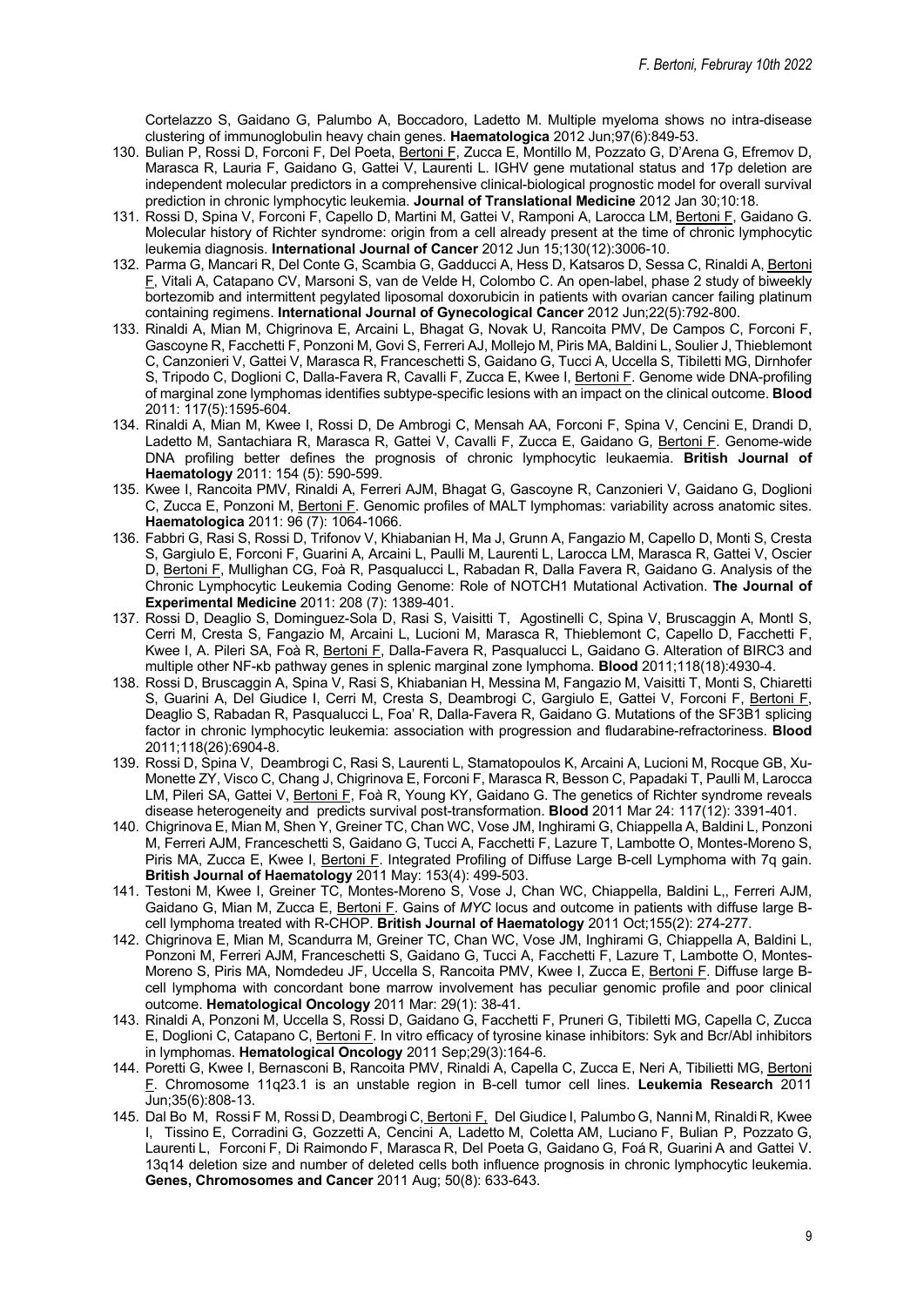- 146. Capello D, Gloghini A, Martini M, Spina U, Tirelli U, Bertoni F, Rinaldi A, Morra E, Rambaldi A, Sinigaglia F, Larocca LM, Carbone A. Mutations of *CD79A*, *CD79B* and *EZH2* genes in immunodeficiency-related non-Hodgkin's lymphomas. **British Journal of Haematology** 2011 Mar; 152(6): 777-80.
- 147. Bulian P, Tarnani M, Rossi D, Forconi F, Del Poeta G, Bertoni F, Zucca E, Montillo M, Pozzato G, Deaglio S, D'Arena G, Efremov DG, Marasca R, Lauria F, Gattei V, Gaidano G, Laurenti L. Multicenter validation of a prognostic index for overall survival in chronic lymphocytic leukemia. **Hematological Oncology** 2011 Jun;29(2): 91-99.
- 148. Rasi S, Bruscaggin A, Rinaldi A, Cresta S, Fangazio M, De Paoli L, Monti S, Gargiulo E, Kwee I, Foà R, Bertoni F, Gaidano G, Rossi D. Saliva is a reliable and practical source of germline DNA for genome-wide studies in chronic lymphocytic leukemia. **Leukemia Research** 2011 Oct; 35(10):1419-1422.
- 149. Furlan D, Carnevali I, Bernasconi B, Sahnane N, Milani K, Cerutti R, Bertolini V, Chiaravalli AM, Bertoni F, Kwee I, Capella C. Hierarchical clustering analysis of pathologic and molecular data identifies prognostically and biologically relevant groups of colorectal carcinomas. **Modern Pathology** 2011; 24(1): 126-137.
- 150. Scandurra M, Mian M, Greiner TC, Rancoita PMV, De Campos CP, Chan WC, Vose JM, Chigrinova E, Inghirami G, Chiappella A, Baldini L, Ponzoni M, Ferreri AJM, Franceschetti S, Gaidano G, Montes-Moreno S, Piris MA, Facchetti F, Tucci A, Nomdedeu JF, Lazure T, Lambotte O, Uccella S, Pinotti G, Pruneri G, Martinelli G, Young KH, Tibiletti MG, Rinaldi A, Zucca E, Kwee I, Bertoni F. Genomic lesions associated with a different clinical outcome in diffuse large B-cell lymphoma treated with R-CHOP. **British Journal of Haematology** 2010; 151(3): 221-231.
- 151. Rinaldi A, Capello D, Scandurra M, Greiner TC, Chan WC, Bhagat G, Rossi D, Morra E, Paulli M, Rambaldi A, Rancoita PMV, Inghirami G, Ponzoni M, Moreno SM, Piris MA, Mian M, Chigrinova E, Zucca E, Dalla Favera R, Gaidano G, Kwee I, Bertoni F. SNP-arrays provide new insights in the pathogenesis of posttransplant diffuse large B-cell lymphoma. **British Journal of Haematology** 2010;149(4): 569-577.
- 152. Capello D, Scandurra M, Poretti G, Rancoita PMV, Mian M, Gloghini A, Deambrogi C, Martini M, Rossi D, Greiner TC, Chan WC, Ponzoni M, Montes Moreno S, Piris MA, Canzonieri V, Spina M, Tirelli U, Inghirami G, Rinaldi A, Zucca E, Dalla Favera R, Cavalli F, Larocca LM, Kwee I, Carbone A, Gaidano G, Bertoni F. Genome wide DNA-profiling of HIV-related B-cell lymphomas. **British Journal of Haematology** 2010; 148(2):245-255.
- 153. Rinaldi A, Forconi F, Arcaini A, Mian M, Sozzi E, Zibellini S, Baldini L, Franceschetti S, Gaidano G, Marasca R, Mollejo M, Piris MA, Tucci A, Facchetti F, Bhagat G, Dalla Favera R, Rancoita PMV, Zucca E, Kwee I, Bertoni F. Immunogenetics features and genomic lesions in splenic marginal zone lymphoma. **British Journal of Haematology** 2010;151(5):435-9.
- 154. Chigrinova E, Kwee I, Rinaldi A, Poretti G, Pruneri G, Neri A, Gaidano G, Ponzoni M, Zucca E, Bertoni F. Nonnegative matrix factorization to perform unsupervised clustering of genome wide DNA profiles in mature B cell lymphoid neoplasms. **British Journal of Haematology** 2010; 150(2): 229-232.
- 155. Rancoita PMV, Hutter M, Bertoni F, Kwee I. An integrated Bayesian analysis of LOH and copy number data. **BMC Bioinformatics** 2010: 11: 321 (32 pages).
- 156. Scandurra M, Rossi D, Deambrogi C, Rancoita PMV, Chigrinova E, Mian M, Cerri M, Rasi S, Sozzi E, Forconi F, Ponzoni M, Montes-Moreno S, Piris MA, Inghirami G, Zucca E, Gattei V, Rinaldi A, Kwee I, Gaidano G, Bertoni F. Genomic profiling of Richter's syndrome: recurrent lesions and differences with de novo diffuse large B-cell lymphomas. **Hematological Oncology** 2010: 28(2): 62-67.
- 157. Ponzoni M, Uccella S, Mian M, Rinaldi A, Facchetti F, Pruneri G, Gaidano G, Capella C, Zucca E, Doglioni C, Bertoni F. Syk expression patterns differ among B-cell lymphomas. **Leukemia Research** 2010; 34(9): e243-245.
- 158. Bomben R, Dal Bo M, Benedetti D, Capello D, Forconi F, Marconi D, Bertoni F, Maffei R, Laurenti L, Rossi R, Del Principe MI, Luciano F, Sozzi E, Cattarossi I, Zucchetto A, Rossi FM, Bulian P, Zucca E, Nicoloso MS, Degan M, Marasca R, Efremov DG, Del Poeta G, Gaidano G, Gattei V. Expression of mutated IGHV3-23 genes in chronic lymphocytic leukemia identifies a disease subset with peculiar clinical and biological features. **Clinical Cancer Research** 2010; 16(2):620-8.
- 159. Bomben R, Dal Bo M, Capello D, Forconi F, Bertoni F, Maffei R, Laurenti L, Rossi D, Zucca E, Degan M, Marasca R, Efremov DG, Del Poeta G, Gaidano G, Gattei V. IGHD3-3 fails to behave as unfavourable prognostic marker in chronic lymphocytic leukaemia. **British Journal of Haematology** 2010; 149(2):299- 302.
- 160. Rinaldi A, Chiaravalli AM, Mian M, Zucca E, Tibiletti MG, Capella C, Bertoni F. The Serotonin Receptor 3A (HTR3A) expression in normal and neoplastic B-cells. **Pathobiology** 2010; 77(3): 129-135.
- 161. Venetz D, Ponzoni M, Ferreri AJM, Bertoni F, Doglioni C, Uguccioni M. Perivascular chemokine expression regulates T cell recruitment and angiocentric positioning of malignant B cells in Primary Central Nervous System Lymphoma. **International Journal of Cancer** 2010; 127(10): 2300-2312.
- 162. Zibellini S, Capello D, Forconi F, Marcatili P, Rossi D, Rattotti S, Franceschetti S,Sozzi E, Cencini E, Marasca R, Baldini L, Tucci A, Bertoni F,Passamonti F, Orlandi E, Varettoni M, Merli M, Gattei V, Tramontano A, Paulli M, Gaidano G, Arcaini L. Stereotyped Patterns of B cell receptor in Splenic Marginal Zone B-Cell Lymphoma. **Haematologica** 2010 Oct; 95(10): 1792-1796.
- 163. Conconi A, Motta M, Bertoni F, Piona C, Stathis A, Wannesson L, Gracia E, Belisario Filho V, Rodriguez Abreu D, Froesch P, Mazzucchelli L, Ghielmini M, Cavalli, Zucca E. Patterns of survival of follicular lymphomas at a single institution through three decades. **Leukemia and Lymphoma** 2010; 51(6): 1028- 1034.
- 164. Bilous N, Bomben R, Dal Bo M, Capello D, Forconi F, Laurenti L, Bertoni F, Efremov DG, Marasca R, Del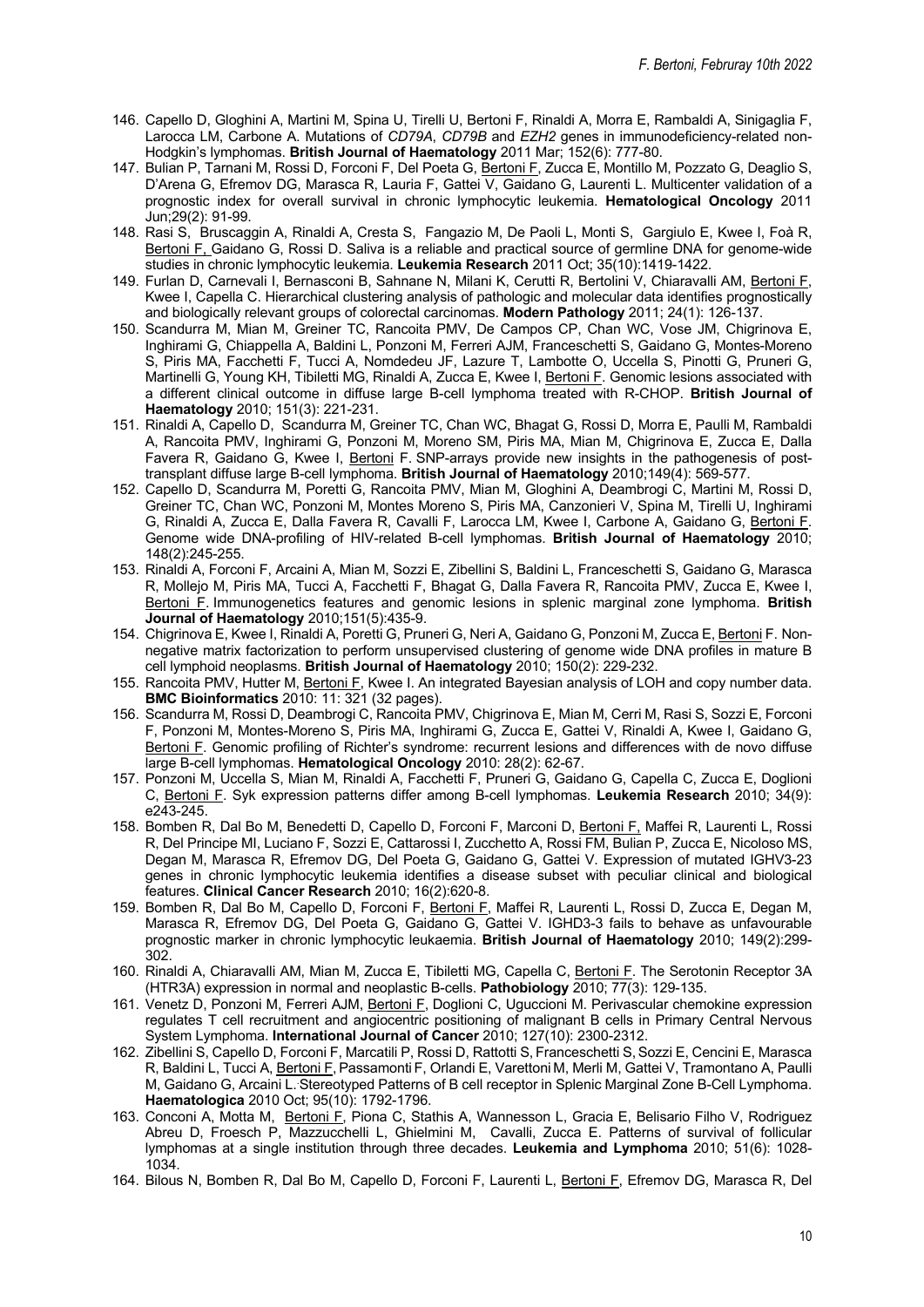Poeta G, Martina Z, Kryachouk I, Kryachouk I, Gaidano G, Chumak A, Gattei V, Abramenko I. Molecular and clinical features of chronic lymphocytic leukemia with stereotyped B cell receptors in an Ukrainian cohort. **Leukemia and Lymphoma** 2010; 51(5): 822-838.

- 165. Cro L, Ferrario A, Lionetti M, Bertoni F, Zucal N, Nobili L, Fabris S, Todoerti K, Cortelezzi A, Guffanti A, Goldaniga M, Marcheselli L, Neri A, Lambertenghi-Deliliers G, Baldini L. The clinical and biological features of a series of immunophenotypic variant of B-CLL. **European Journal of Haematology** 2010; 85(2): 120- 129.
- 166. Novak U, Rinaldi A, Kwee I, Nandula SV, Rancoita PMV, Compagno M, Cerri M, Rossi D, Murty VV, Zucca E, Gaidano G, Dalla Favera R, Pasqualucci L, Bhagat G, Bertoni F. The NF-ΚB negative regulator TNFAIP3 (A20) is commonly inactivated by somatic mutations and genomic deletions in marginal zone B-cell lymphomas. **Blood** 2009; 113(20): 4918-4921.
- 167. Rancoita PMV, Hutter M, Bertoni F, Kwee I. Bayesian DNA copy number analysis. **BMC Bioinformatics**  2009 Jan 8: 10:10 (19 pages).
- 168. Compagno M, Lim WK, Grunn A, Nandula SV, Bertoni E, Ponzoni M, Scandurra M, Califano A, Bhagat G, Chadburn A, Dalla Favera R, Pasqualucci L. Mutations at multiple genes cause deregulation of the NF-kB pathway in diffuse large B-cell lymphoma. **Nature** 2009;459(7247):717-21.
- 169. Forconi F, Sozzi E, Cencini E, Zaja F, Intermesoli T, Stelitano C, Rigacci L, Gherlinzoni F, Cantaffa R, Baraldi A, Gallamini A, Zaccaria A, Pulsoni A, Gobbi M, Tassi M, Raspadori D, Leoncini L, Rinaldi A, Sabattini E, Bertoni F, Pileri S, Lauria F. Hairy cell leukemias (HCL) with unmutated IgHV genes define the minor subset refractory to single agent Cladribine and with more aggressive behavior. **Blood** 2009; 114(21): 4696-702.
- 170. Tibiletti MG, Martin V, Bernasconi B, Del Curto B, Pecciarini L, Uccella S, Pruneri G, Ponzoni M, Mazzucchelli L, Martinelli G, Ferreri A, Pinotti G,Assannelli A, Scandurra M, Doglioni C, Zucca E, Capella C, Bertoni F. BCL2, BCL6, MYC, MALT1 and BCL10 rearrangements in nodal diffuse large B-cell lymphomas: a multicenter evaluation of a new set of FISH probes and correlation with clinical outcome**. Human Pathology** 2009; 40 (5): 645-652.
- 171. Rossi D, Spina V, Cerri M, Rasi S, Deambrogi C, De Paoli L, Laurenti L, Maffei R, Forconi F, Bertoni F, Zucca E, Agostinelli C, Cabras A, Lucioni M, Martini M, Magni M, Deaglio S, Ladetto M, Nomdedeu J, Besson C, Ramponi A, Canzonieri V, Paulli M, Marasca R, Larocca LM, Carbone A, Pileri SA, Gattei V, Gaidano G. Stereotyped B-cell receptor is an independent risk factor of chronic lymphocytic leukemia transformation to Richter syndrome. **Clinical Cancer Research** 2009; 15(13): 4415-4422.
- 172. Agnelli L, Mosca L, Fabris S, Lionetti M, Andronache A, Kwee I, Todoerti K, Verdelli D, Battaglia C, Bertoni F, Lambertenghi Deliliers G, Neri A. A SNP microarray and FISH-based procedure to detect allelic imbalances in multiple myeloma: an integrated genomics approach reveals a wide gene dosage effect. **Genes, Chromosomes and Cancer** 2009; 48(7):603-14.
- 173. Rossi D, Sozzi E, Puma A, De Paoli L, Rasi S, Spina V, Gozzetti A, Tassi M, Cencini E, Raspadori D, Pinto V, Bertoni F, Gattei V, Lauria F, Gaidano G, Forconi F. The prognosis of clinical monoclonal B cell lymphocytosis differs from prognosis of Rai 0 chronic lymphocytic leukaemia and is recapitulated by biological risk factors. **British Journal Haematology** 2009;146(1):64-75.
- 174. Rossi R, Rasi S, Franceschetti S, Capello D, Castelli A, De Paoli L, Ramponi A, Chiappella A, Pogliani EM, Vitolo U, Kwee I, Bertoni F, Conconi A, Gaidano G. Analysis of the host pharmacogenetic background for prediction of outcome and toxicity in diffuse large B-cell lymphoma treated with R-CHOP21. **Leukemia** 2009; 23(6):1118-26.
- 175. Stathis A, Chini C, Bertoni F, Proserpio I, Capella C, Mazzucchelli L, Cavalli F, Pinotti G, Zucca E. Long-term outcome following Helicobacter pylori eradication in a series of 105 patients with localized gastric marginal zone B-cell lymphoma of MALT type. **Annals of Oncology** 2009;20(6):1086-93.
- 176. Hitz F, Martinelli G, Zucca E, von Moos R, Mingrone W, Simcock M, Peterson J, Cogliatti SB, Bertoni F, Zimmermann DR, Ghielmini M on behalf of SAKK. A multicenter phase II trial of gemcitabine for the treatment of patients with newly diagnosed, relapsed or chemotherapy resistant mantle cell lymphoma: SAKK 36/03. **Hematological Oncology** 2009; 27(3): 154-159.
- 177. Bomben R, Dal-Bo M, Capello D, Forconi F, Maffei R, Laurenti L, Rossi D, Del-Principe MI, Zucchetto A, Bertoni F, Rossi, FM, Bulian B, Cattarossi I, Ilariucci F, Sozzi E, Spina V, Zucca E, Degan D, Lauria F, Del-Poeta G, Efremov DG, Marasca R, Gaidano G, Gattei VG. Molecular and clinical features of chronic lymphocytic leukemia with stereotyped B cell receptors: results from an Italian multicenter study. **British Journal Haematology** 2009: 144 (4): 492-506.
- 178. Forconi F, Rinaldi A, Kwee I, Sozzi E, Raspadori D, Rancoita PMV, Scandurra M, Rossi D, Deambrogi C, Capello D, Zucca E, Marconi D, Bomben R, Gattei V, Lauria F, Gaidano G, Bertoni F. Genome-wide DNA analysis identifies recurrent imbalances predicting outcome in chronic lymphocytic leukaemia with 17p deletion. **British Journal Haematology** 2008; 143(4): 532-536.
- 179. Forconi F, Poretti G, Kwee I, Sozzi E, Rossi D, Rancoita PMV, Capello D, Rinaldi A, Zucca E, Raspadori D, Spina V, Lauria F, Gaidano G, Bertoni F. High density genome-wide DNA profiling reveals a remarkably stable profile in hairy cell leukaemia. **British Journal Haematology** 2008; 141(5): 622-630.
- 180. Lozza L, Rivino L, Guarda G, Jarrossay D, Rinaldi A, Bertoni F, Sallusto F, Lanzavecchia A, Geginat J. The strength of T cell stimulation determines IL-7 responsiveness, secondary expansion and lineage commitment of primed human CD4+IL-7Rhi T cells. **European Journal of Immunology** 2008; 38(1): 30-39.
- 181. Cresta S, Sessa C, Catapano CV, Gallerani E, Passalacqua D, Rinaldi A, Bertoni F, Viganò L, Maur M, Capri G, Maccioni E, Tosi D, Gianni L. Phase I of bortezomib with weekly paclitaxel in patients with advanced solid tumors. **European Journal Of Cancer** 2008; 44(13): 1829-1834*.*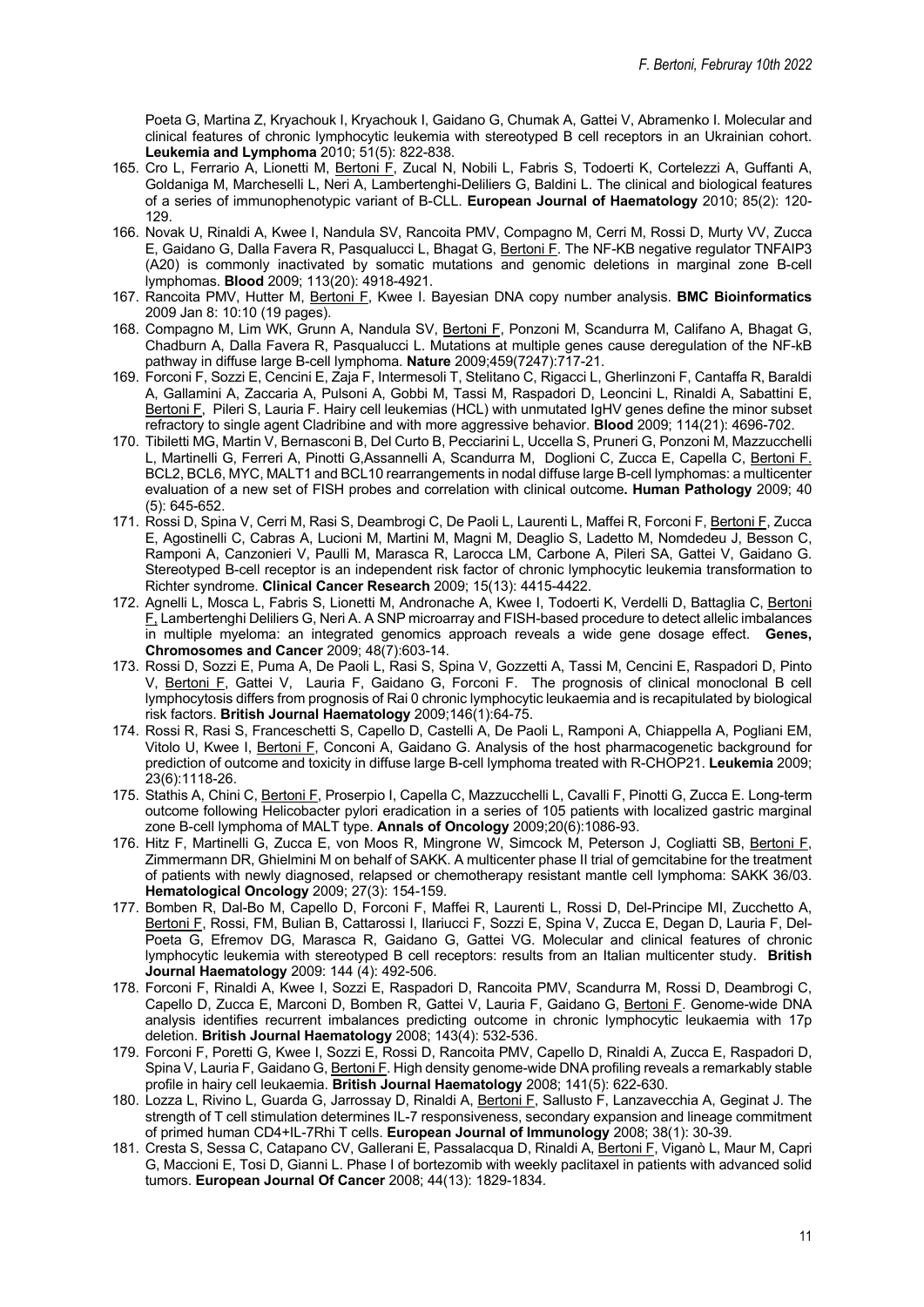- 182. Furlan D, Sahnane N, Carnevali I, Cerutti R, Bertoni F, Kwee I, Uccella S, Bertolini V, Chiaravalli AM, Capella C. Up-regulation of the HIF-1 transcriptional pathway in colorectal carcinomas. **Human Pathology** 2008; 39 (10): 1483-1494.
- 183. Pruneri G, Alietti A Agnelli L, Morabito F, Laszlo D, Calabrese L, Fabris S, Bertolini F, Agazzi A, Bottiglieri L Rafaniello Raviele P Baldini L, Pileri S, M.D., Sabattini E, Bosari S, Maisonneuve P, Lambertenghi-Deliliers G, Bertoni F, Martinelli G, Viale G, Neri A. Immunoreactivity for cyclin D1 is a reliable marker of gene aberration in plasma cell myeloma but does not specify patients prognosis. **Leukemia Research** 2008; 32(10): 1628-1632*.*
- 184. Fabris S, Todoerti K, Mosca L, Agnelli L, Intini D, Lionetti M, Guerneri S, Lambertenghi-Deliliers G, Bertoni F, Neri A. Molecular and Transcriptional Characterization of the Novel 17p11.2-p12 Amplicon in Multiple Myeloma. **Genes, Chromosomes and Cancer** 2007; 46 (12): 1109-1118.
- 185. Lacrima K, Rinaldi A, Vignati S, Martin V, Tibiletti MG, Gaidano G, Catapano CV, Bertoni F. Cyclin-dependent kinase inhibitor seliciclib shows *in vitro* activity in diffuse large B cell lymphomas. **Leukemia and Lymphoma**  2007; 48(1): 158-167.
- 186. Gracia E, Froesch P, Mazzucchelli L, Martin V, Rodríguez-Abreu D, Jiménez J, Melgares M, Santos D, Capó V, Cavalli F, Zucca E, Bertoni F. Low prevalence of *Chlamydia psittaci* in ocular adnexal lymphomas from Cuban patients. **Leukemia and Lymphoma** 2007; 48(1): 104-108.
- 187. Rinaldi A, Poretti G, Kwee I, Zucca E, Catapano CV, Tibiletti MG, Bertoni F. Concomitant *MYC* and microRNA cluster miR-17-92 (*C13orf25*) amplification in human mantle cell lymphoma. **Leukemia and Lymphoma**  2007; 48(2): 410-412.
- 188. Tibiletti MG, Milani K, Martin V, Zucca E, Motta T, Cortelazzo S, Pinotti G, Mazzucchelli L, Pruneri G, Martinelli G, Barbazza R, Capella C, Bertoni F on behalf of the International Extranodal Lymphoma Study Group (IELSG). Chromosome instability and translocation t(11;18) in primary gastric marginal zone B-cell lymphoma of MALT-type. **Hematological Oncology** 2007; 25: 184-188.
- 189. Ponzoni M, Kwee I, Mazzucchelli L, Ferreri AJM, Zucca E, Doglioni C, Cavalli F, Bertoni F. A virtual tissue bank for primary central nervous system lymphomas in immunocompetent individuals. **Pathobiology** 2007; 74(4): 264-269.
- 190. Lombardi K, Poretti G, Mattioli M, Fabris S, Agnelli L, Bicciato S, Kwee I, Rinaldi A, Ronchetti D, Verdelli D, Lambertenghi-Deliliers G, Bertoni F, Neri A. Molecular characterization of human multiple myeloma cell lines by integrative genomics: insights into the biology of the disease. **Genes, Chromosomes and Cancer** 2007; 46(3): 226-238*.*
- 191. Li L, Ryser S, Dizin E, Pils D, Krainer M, Jefford CE, Bertoni F, Zellinger R, Irminger-Finger I. Oncogenic BARD1 Isoforms Expressed in Gynecological Cancers. **Cancer Research** 2007; 67(24): 11876–11885.
- 192. Agnelli L, Bicciato S, Fabris S, Baldini L, Morabito F, Intini D, Verdelli D, Callegaro A, Bertoni F, Lambertenghi-Deliliers G, Lombardi L, Neri A. Integrative genomic analysis reveals distinct transcriptional and genetic features associated with chromosome 13 deletion in multiple myeloma. **Haematologica** 2007; 92:56-65.
- 193. Ponzoni M, Berger F, Chassagne-Clement C, Tinguely M, Jouvet A, Ferreri AJM, Dell'Oro S, Terreni MR, Doglioni C, Weis J, Cerati M, Milani M, Iuzzolino P, Motta T, Carbone A, Pedrinis E, Sanchez J, Blay JY, Reni M, Conconi A, *Bertoni F, Zucca E, Cavalli F, Borisch B. on behalf of the International Extranodal* Lymphoma Study group (IELSG). Reactive perivascular T-cell infiltrate predicts survival in primary CNS Bcell lymphomas. **British Journal Haematology** 2007; 138(3): 316-23.
- 194. Campidelli C, Sabattini E, Piccioli M, Rossi M, De Blasi D, Miraglia E, Rodriguez-Abreu D, Franscini LL, Bertoni F, Mazzucchelli L, Cavalli F, Zucca E, Pileri SA. Simultaneous occurrence of peripheral T-cell lymphoma unspecified and B-cell small lymphocytic lymphoma. Report of 2 cases. **Human Pathology** 2007; 38(5): 787-92.
- 195. Rinaldi A, Kwee I, Poretti G, Mensah A, Pruneri G, Capello D, Rossi D, Zucca E, Ponzoni M, Catapano C, Tibiletti MG, Paulli M, Gaidano G, Bertoni F. Comparative genome wide profiling of post-transplant lymphoproliferative disorders and diffuse large B-cell lymphomas. **British Journal Haematology** 2006; 134: 27-36*.*
- *196.* Rinaldi A, Kwee I, Taborelli M, Largo C, Uccella S, Martin V, Poretti G, Gaidano G, Calabrese G, Martinelli G, Baldini L, Pruneri G, Capella C, Zucca E, Cotter FE, Cigudosa JC, Catapano CV, Maria GraziaTibiletti MG, Bertoni F. Genomic and expression profiling identifies the B cell associated tyrosine kinase Syk as a possible therapeutic target in mantle cell lymphoma. **British Journal Haematology** 2006; 132: 303-316*.*
- 197. Taborelli M, Tibiletti MG, Martin V, Pozzi B, Bertoni F, Capella C. Chromosome band 6q deletion pattern in malignant lymphomas. **Cancer Genetics and Cytogenetics** 2006; 165: 106-113.
- 198. Macagno A., Molteni M., Rinaldi A., Bertoni F., Lanzavecchia A., Rossetti C., Sallusto F. A cyanobacterial LPS antagonist prevents endotoxin shock and blocks sustained TLR4 stimulation required for cytokine expression. **The Journal of Experimental Medicine** 2006; 203: 1481-1492.
- 199. Albertini V, Jain A, Vignati S, Napoli S, Rinaldi A, Kwee I, Nur-e-Alam M, Bergant J, Bertoni F, Carbone GM, Rohr J, Catapano CV. Novel GC-rich DNA binding compound produced by a genetically engineered mutant of the mithramycin producer *S. Argillaceus* exhibits improved transcriptional repressor activity: implications for cancer therapy. **Nucleic Acids Research** 2006; 34: 1721-1734.
- 200. Vignati S, Albertini V, Rinaldi A, Kwee I, Riva C, Oldrini R, Capella C, Bertoni F, Carbone GM, Catapano CV. Cellular effects and transcriptional response to peroxisome proliferator-activated receptor γ activation in ovarian cancer cells. **Neoplasia** 2006; 8: 251-261*.*
- 201. Lacrima K, Valentini A, Lambertini C, Taborelli M, Rinaldi A, Zucca E, Catapano C, Cavalli F, Gianella-Borradori A, MacCallum DE, Bertoni F. *In vitro* activity of cyclin-dependent kinase inhibitor CYC202 (Seliciclib,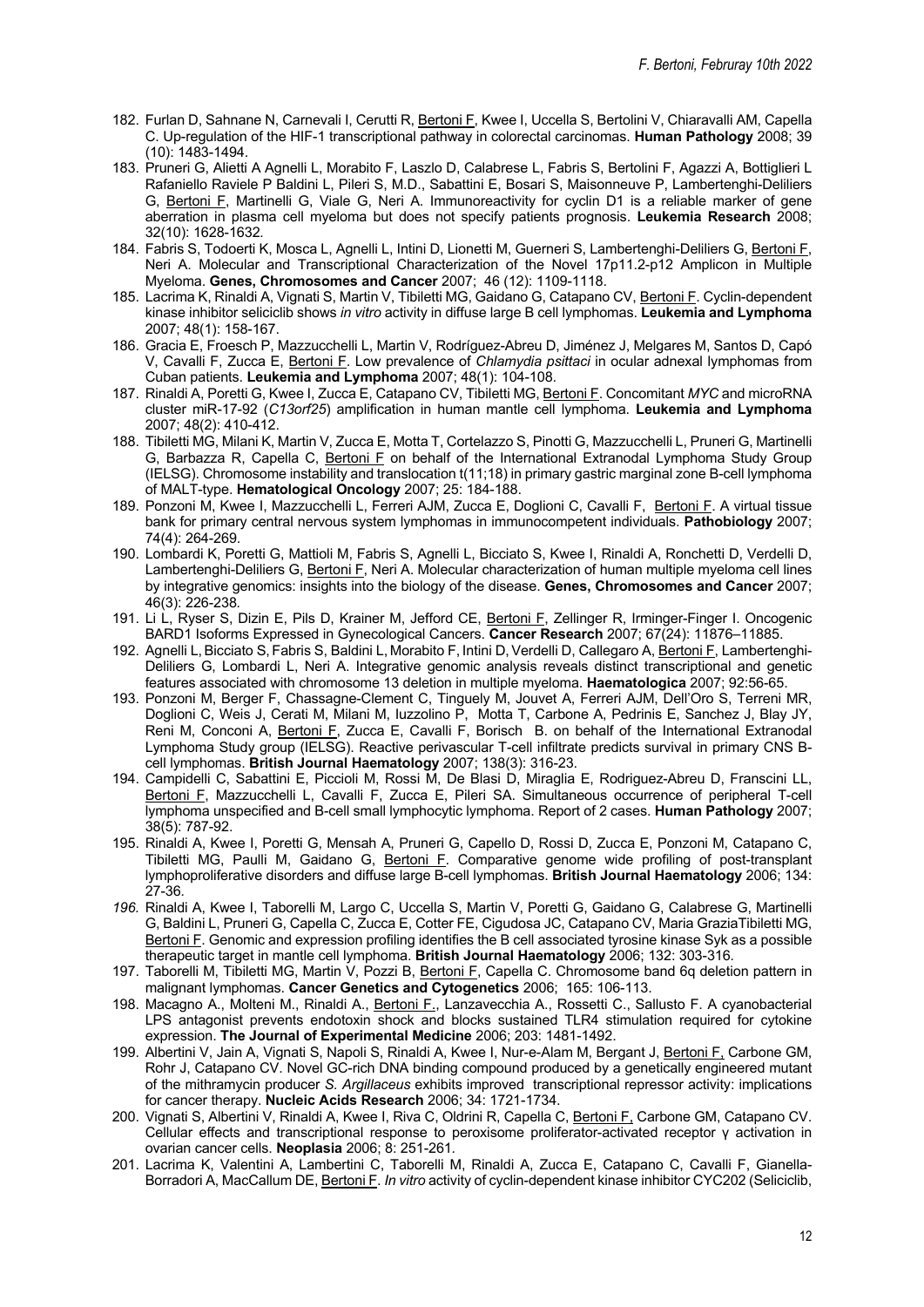R-roscovitine) in mantle cell lymphomas. **Annals of Oncology** 2005; 16: 1169-1176.

- 202. Napolitani G, Rinaldi A, Bertoni F, Sallusto F, Lanzavecchia A. Selected TLR agonist combinations synergistically trigger dendritic cells with enhanced T<sub>H</sub>1 polarizing capacity. **Nature Immunology** 2005; 6: 779-776.
- 203. Chtanova T, Newton R, Liu S, Weininger L, Young TR, Silva DG, Bertoni F, Rinaldi A, Chappaz S, Sallusto F, Rolph MS, Mackay CR. Identification of T cell-restricted responses, using a comprehensive collection of microarray datasets. **The Journal of Immunology** 2005; 175: 7837-7847*.*
- 204. Cogliatti SB, Bertoni F, Zimmermann DR, Henz S, Diss TC, Ghielmini M and Schmid U. *Igvh* mutations in blastoid mantle cell cymphoma characterize a subgroup with tendency to a more favourable clinical outcome. **Journal of Pathology** 2005; 206: 320-327.
- 205. Ghielmini M, Hsu Schmitz S-F, Cogliatti S, Bertoni F, Waltzer U, Fey M, Betticher D, Schäfer H, Pichert G, Stahel R, Ketterer N, Bargetzi M, Cerny T. Effect of single agent rituximab given at the standard schedule or as prolonged treatment in patients with mantle cell lymphoma. **Journal of Clinical Oncology** 2005; 23: 705- 711.
- 206. Laszlo D, Andrés JM Ferreri AJM, Pruneri G, Ponzoni M, Conconi A, Crosta C, Pedrinis E, Bertoni F, Calabrese L, Zucca E. Clinical activity of rituximab in gastric marginal zone (MALT) non-Hodgkin's lymphoma resistant to or not eligible for anti-Helicobacter pylori therapy. **Journal of Clinical Oncology** 2005; 23: 1979- 1983.
- 207. Martinelli G, Laszlo D, Agazzi A, Pruneri G, Bertoni F, Calabrese L, Martinelli G. In Reply to; "Persistent Residual Disease in t(11;18)(q21;q21) Positive Gastric Mucosa-Associated Lymphoid Tissue Lymphoma Treated With Chemotherapy or Rituximab". **Journal of Clinical Oncology** 2005; 23: 7363-7364.
- 208. Auer R, Starczynski J, McElwaine SM, Bertoni F, Newland A, Fegan D, Cotter. Identification of a potential role for BOB-1 and PC3b in the 11q23 deletion of CLL. **Genes, Chromosomes and Cancer** 2005;43: 1-10.
- 209. Bertoni F, Conconi A, Cogliatti S, Hsu Schmitz SF, Ghielmini M, Cerny T, Fey M, Pichert G, Bertolini F, Ponzoni M, Baldini L, Jones C, Auer R, Zucca E, Cavalli, Cotter FE. Immunoglobulin heavy chain genes somatic hypermutations and chromosome 11q22-23 deletion in classic mantle cell lymphoma: a study of the Swiss Group for Clinical Cancer Research (SAKK). **British Journal of Haematology** 2004; 124: 289-298.
- 210. Grossfeld PD, Mattina T, Lai Z, Favier R, Lyons Jones K, Cotter F, Jones C, and the 11q Consortium (Adam M, Bertoni F, Bellugi U, Bradshaw C, Chen J, Dell'Aquila M, Elias W, Haghi M, Hoffman H, Jockin Y, Lee Jones K, Jones M, Jones W, Lavine J, Ruiz-Lozano P, Magit A, Newton P, Nyhan W, Oakley D, O'Halloran H, Rothman A, Scher C, Tunnacliffe A, Zingale A). The 11q terminal deletion disorder: A prospective study of 110 cases. **American Journal of Medical Genetics Part A** 2004: 129A: 51-61.
- 211. Fu W-N, Bertoni F, Kelsey SM, McElwaine SM, Cotter FE, Newland AC, Jia L. Role of DNA methylation in the suppression of Apaf-1 protein in human leukaemia. **Oncogene** 2003; 22: 451-455.
- 212. Favier R, Jondeau K, Boutard P, Grossfeld P, Reinert P, Jones C, Bertoni F, Cramer EM. Paris-Trousseau syndrome: clinical, hematological, molecular data of ten new cases. **Thrombosis and Haemostasis** 2003; 90:893-897.
- 213. Bertoni F, Conconi A, Capella C, Motta T, Giardini R, Ponzoni M, Pedrinis E, Domenico Novero D, Rinaldi P, Cazzaniga G, Biondi A, Wotherspoon A, Hancock W, Smith P, Souhami R, Cotter FE, Cavalli F, Zucca E. Molecular follow-up in gastric MALT lymphomas: early analysis from of the LY03 cooperative trial. **Blood** 2002; 99: 2541-2544.
- 214. Auer RL, Bertoni F, Jones C, Cotter FE. The Class II tumour suppressor gene RARRES3 maps to 11q12, not 11q23. **Leukemia** 2002; 16: 1396-1397.
- 215. Conconi A, Bertoni F, Pedrinis E, Motta T, Roggero E, Luminari S, Capella C, Bonato M, Cavalli F, Zucca E. Nodal marginal zone B cell lymphomas may arise from different subsets of marginal zone B lymphocytes. **Blood** 2001; 98: 781-786.
- 216. Bertoni F, Conconi A, Luminari S, Realini C, Roggero E, Baldini L, Carobbio S, Neri A, Cavalli F, Zucca E. Lack of *CD95/FAS* gene somatic mutations in marginal zone B-cell lymphomas. **Leukemia** 2000; 14: 446- 448.
- 217. Luminari S, Intini D, Baldini L, Berti E, Bertoni F, Zucca E, Cro L, Maiolo AT, Cavalli F, Neri A. Analysis of *BCL10* gene mutations in lymphoid malignancies. **Leukemia** 2000; 14: 905-908.
- 218. Roggero E; Zucca E, Mainetti C, Bertoni F, Valsangiacomo C, Pedrinis E, Borisch B, Piffaretti JC, Cavalli F, Isaacson PG. Eradication of Borrelia burgdorferi infection in primary marginal zone B-cell lymphoma of the skin. **Human Pathology** 2000; 31: 263-268.
- 219. Ghielmini M, Schmitz SF, Bürki K, Pichert G, Betticher DC, Stupp R, Wernli M, Lohri A, Schmitter D, Bertoni F, Cerny T for the Swiss Group for Clinical Research (SAKK). The effect of Rituximab on patients with follicular and mantle-cell lymphoma. **Annals of Oncology** 2000; 11 (suppl. 1): S123-S126.
- 220. Zucca E, Roggero E, Maggi-Solcà N**,** Conconi A, Bertoni F, Reilly I, Castelli D, Pedrinis E, Piffaretti JC, Cavalli F.Prevalence of Helicobacter pylori and Hepatitis C Virus (HCV) infections among non-Hodgkin's lymphoma patients in Southern Switzerland. **Haematologica** 2000; 85: 147-153.
- 221. Bertoni F, Conconi A, Carobbio S, Realini C, Codegoni AM, Zucca E, Cavalli F. Analysis of *CD95/FAS* gene somatic mutations in ovarian cancer cell lines. **International Journal of Cancer** 2000; 86: 450.
- 222. Bertoni F, Sanna P, Tinguely M, Roggero E, Conconi AR, Gisi M, Cazzaniga G, Biondi A, Pedrinis E, Cavalli F, Zucca E. Association of gastric and Waldeyer's ring lymphoma: a molecular study. **Hematological Oncology** 2000; 18: 15-19.
- 223. Conconi A, Zucca E, Roggero E, Bertoni F, Bernasconi A, Mingrone W, Pedrinis E, Cavalli F. Prognostic models for diffuse large B-cell lymphoma. **Hematological Oncology** 2000; 18: 61-73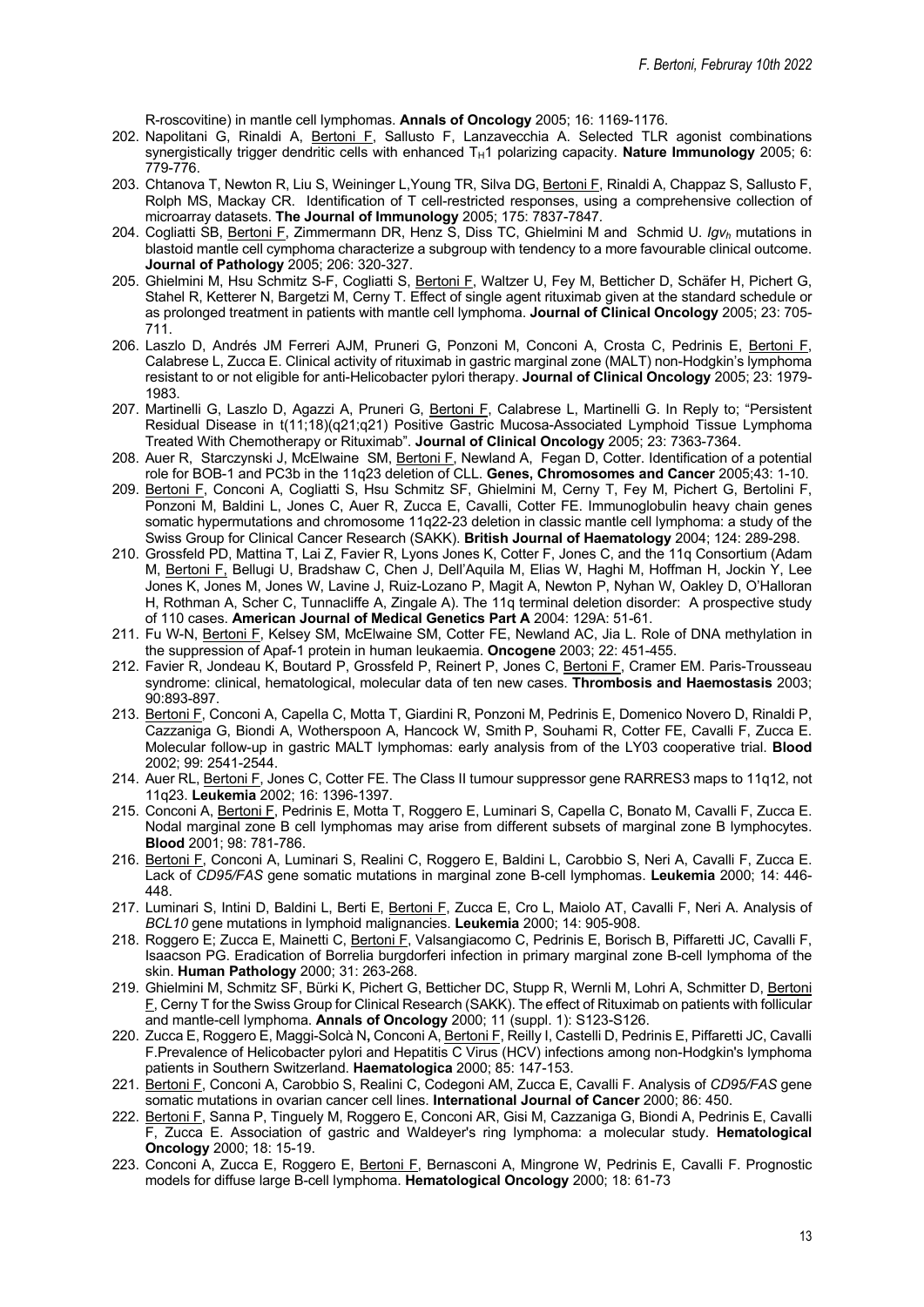- 224. Bertoni F, Müllenbach R, Broggini M, Roggero E, Cavalli F, Cotter FE, Zucca E**.** Extranodal marginal zone Bcell lymphoma genotyping by ALU - polymerase chain reaction. **Leukemia and Lymphoma** 2000; 38: 605- 610.
- 225. Bertoni F, Gisi M, Roggero E, Conconi A, Mingrone W, Cavalli F, Zucca E. Molecular detection of circulating neoplastic cells in patients with clinically localised gastric and non-gastric mucosa-associated lymphoid tissue lymphoma. **Digestive Liver Disease** 2000; 32: 188-191.
- 226. Bertoni F, Codegoni AM, Furlan D, Tibiletti MG, Capella C, Broggini M. Chk1 frameshift mutations in genetically unstable colorectal and endometrial cancers. **Genes, Chromosomes and Cancer** 1999; 26: 176- 180.
- 227. Furlan D, Bertoni F, Cerutti R, Taborelli M, Pinotti G, Roggero E, Cavalli F, Bonato M, Zucca E, Capella C. Microsatellite instability in gastric MALT lymphomas and in associated other neoplasms. **Annals of Oncology**  1999; 10: 783-788.
- 228. Bertoni F, Luminari S, Intini D, Carobbio S, Codegoni AM, Spataro V, Neri A. Analysis of *BCL10* gene mutations in ovarian cancer cell lines. **Annals of Oncology** 1999; 10: 1259-1260.
- 229. Codegoni AM, Bertoni F, Patregnani C, Marinetti E, D'Incalci M, Broggini M. Allelic expression of p73 in human ovarian cancers. **Annals of Oncology** 1999; 10: 949-953.
- 230. Bertoni F, Zucca E, Genini D, Cazzaniga G, Roggero E, Ghielmini M, Cavalli F, Biondi A. Immunoglobulin light chain kappa deletion rearrangement as a marker of clonality in mantle cell lymphoma. **Leukemia and Lymphoma**, 1999; 36: 147-150.
- 231. Bertoni F, Roggero E, Luscieti P, Pedrinis E, Cavalli F, Zucca E. Clonality assessment in blood of patients with mantle cell lymphoma. **Leukemia and Lymphoma** 1999; 32: 375-379.
- 232. Bieri S, Roggero E, Zucca E, Bertoni F, Pianca S, Sanna P, Pedrinis E, Bernier J, Cavalli F. Primary mediastinal large B-cell lymphoma (PMCL): the need for prospective clinical trials. **Leukemia and Lymphoma** 1999; 35: 139-46.
- 233. Codegoni AM, Bertoni F, Colella G, Caspani G, Grassi L, D'Incalci M, Broggini M. Microsatellite instability and frameshift mutations in genes involved in cell cycle progression or apoptosis in ovarian cancer. **Oncology Research** 1999, 11: 297-301.
- 234. Zucca E, Bertoni F, Roggero E, Bosshard G, Cazzaniga G, Pedrinis E, Biondi A, Cavalli F. Molecular analysis of the progression from Helicobacter pylori-associated chronic gastritis to MALT lymphoma of the stomach. **New England Journal of Medicine** 1998; 338: 804-810.
- 235. Zucca E, Bertoni F, Roggero E, Cazzaniga G, Bosshard G, Biondi A, Cavalli F. Autoreactive B-cell clones in marginal-zone B-cell lymphoma (MALT lymphoma) of the stomach. **Leukemia** 1998; 12: 247-249**.**
- 236. Baldini L, Blini M, Guffanti A, Fossati V, Colombi M, Bertoni F, La Targia ML, Motta M, Neri A, Bertoni G. Treatment and prognosis in a series of primary extranodal lymphomas of the ocular adnexa. **Annals of Oncology** 1998; 9: 779-781.
- 237. Sanna P, Bertoni F, Zucca E, Roggero E, Passega Sidler E, Fiori G, Pedrinis E, Mombelli G, Cavalli F. Cardiac involvement in primary extranodal HIV-related lymphoma of the liver: a case report and short review of the literature. **Annals of Haematology** 1998; 77: 75-78.
- 238. Foa P, Massaro P, Caldiera S, La Targia ML, Iurlo A, Clerici C, Fornier M, Bertoni F, Maiolo AT. Long term therapeutic efficacy and toxicity of recombinant interferon-alpha 2a in polycythaemia vera. **European Journal of Haematology** 1998; 60: 273-277.
- 239. Bertoni F, Sanna P, Zucca E, Roggero E, Cavalli F. Primary extranodal lymphoma of skeletal muscles: a report of four cases and discussion of the literature. **Oncology Reports** 1998; 5: 605-607.
- 240. Bertoni F, Cazzaniga G, Bosshard G, Roggero E, Barbazza R, De Boni M, Capella C, Pedrinis E, Cavalli F, Biondi A, Zucca E. Immunoglobulin heavy chain D gene rearrangement pattern indicates that the MALT type gastric lymphoma B-cells have undergone an antigen selection process. **British Journal of Haematology**  1997; 97: 830-836.
- 241. Bertoni F, Bosshard G, Roggero E, Ceresa E, Cavalli F, Zucca E. Clinical relevance of BCL-2(MBR)/J<sub>H</sub> rearrangement detected by polymerase chain reaction in the peripheral blood of patients with follicular lymphoma. **British Journal of Cancer** 1997; 76: 36-39.
- 242. Pinotti G, Zucca E, Roggero E, Pascarella A, Bertoni F, Savio A, Savio E, Capella C, Pedrinis E, Saletti PC, Capella C, Morandi E, Santandrea G, Cavalli F. Clinical features, treatment outcome in a series of 93 patients with low-grade gastric MALT lymphoma. **Leukemia and Lymphoma** 1997; 26: 527-537.
- 243. Sanna P, Bertoni F, Roggero E, Quattropani C, Rusca T, Pedrinis E, Monotti R, Mombelli G, Cavalli F, Zucca E. Angiotropic (intravascular) lymphoma: a case report and short review of the literature. **Tumori** 1997; 83: 772-775.
- 244. Foa P, Iurlo A, Orazi A, Saglio G, Ribera S, Bertoni F, Caldiera S, Fornier M, Maiolo AT. Biological determinants of long-term survival in chronic myelogenous leukemia patients treated with conventional chemotherapy. **Acta Haematologica** 1997; 97: 187-188.
- 245. Iurlo A, Fornier M, Caldiera S, Bertoni F, Foa P. Palmar-plantar erythrodysaesthesia syndrome due to 5fluorouracil therapy--an underestimated toxic event? **Acta Oncologica** 1997; 36: 653-654
- 246. Zucca E, Bertoni F, Bosshard G, Roggero E, Ceresa E, Sanna P, Pedrinis E, Cavalli F. Clinical significance of bcl-2 (mbr)  $/J_H$  rearrangement in the peripheral blood of patients with diffuse, large B-cell lymphomas. **Annals of Oncology** 1996; 7: 1023-1027.
- 247. Foa P, Iurlo A, Ribera S, Da Milano I, Caldiera S, Fornier M, Bertoni F, Maiolo AT. Chronic myeloid leukemia treated with busulfan: relationship between total amount of drug required during the first year of treatment and duration of chronic phase. **Oncology Reports** 1996; 3: 1067-1069.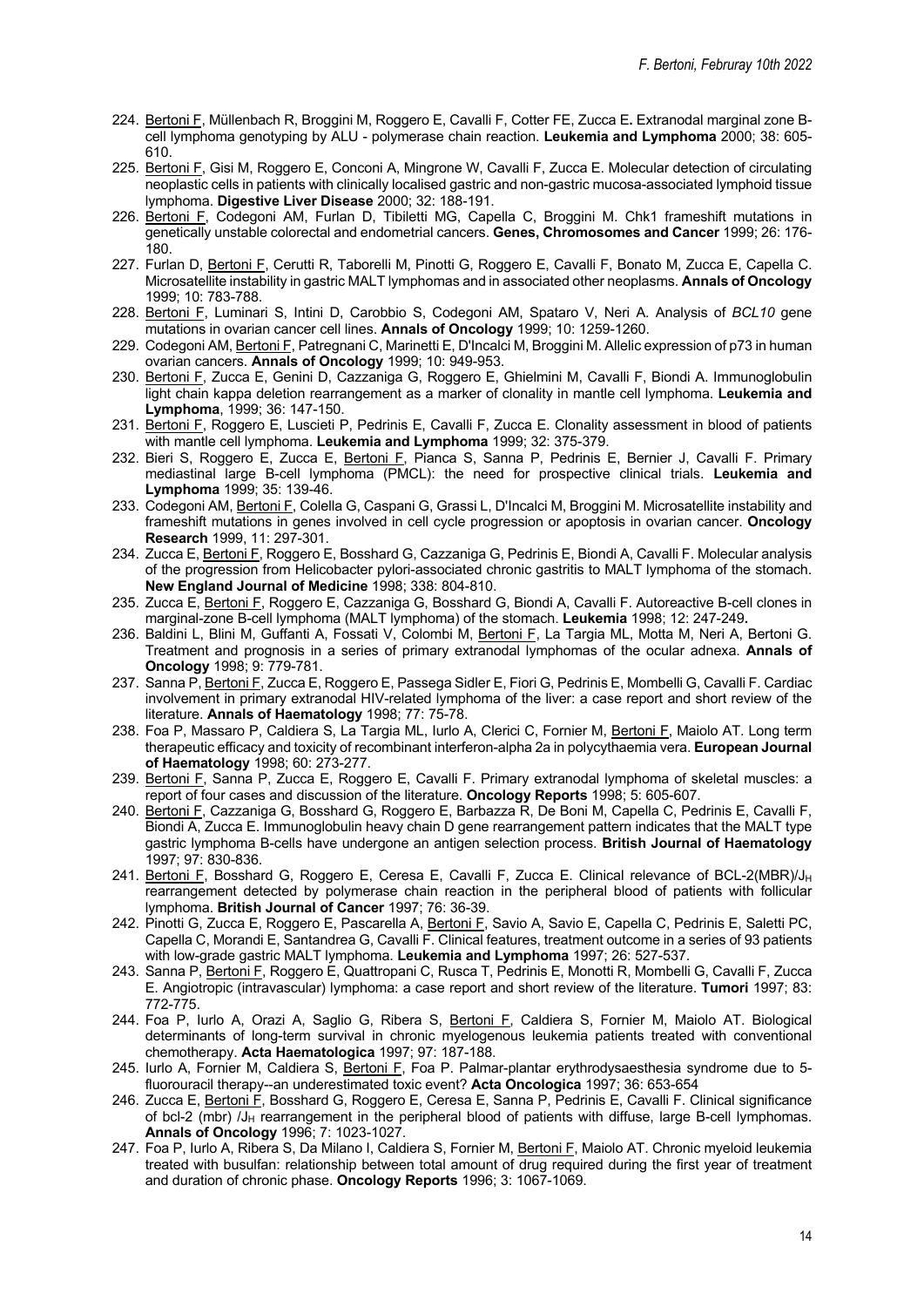248. Foa P, Pomati M, Ribera S, Caldiera S, Bertoni F, Fornier M, Maiolo AT. Fluorescence *in situ* hybridization (FISH) for evaluating residual disease in Philadelphia chromosome-positive chronic myeloid leukemia during interpheron alpha therapy. **Oncology Reports** 1996; 3: 847-849.

### **B) REVIEWS AND EDITORIALS**

- 1. Rossi D, Bertoni F, Zucca E. Marginal zone lymphomas. **New England Journal of Medicine** 2022; 386: 568-81. doi: 10.1056/NEJMra2102568.
- 2. Simonetta F, Bertoni F. Epigenetic signature in CD19-CAR T cells predicts clinical outcome. **Trends in Cancer** 2022; 8 (2): 81-82. doi: 10.1016/j.trecan.2021.12.005.
- 3. Barreca M, Spanò V, Raimondi MV, Bivacqua R, Giuffrida S, Montalbano A, Cavalli A, Bertoni F, Barraja P. GPCR inhibition in treating lymphoma. **ACS Medicinal Chemistry Letters** 2022: in press.
- 4. Bertoni F<sup>\*</sup>, Montesinos-Rongen M<sup>\*</sup>. Primary diffuse large B-cell Lymphoma of the central nervous system: molecular and biological features of neoplastic cells. **Annals of Lymphoma** 2022. *In press*. (\*, cocorresponding authors).
- 5. Tarantelli C, Argnani L, Zinzani PL, Bertoni F. PI3K8 inhibitors as immunomodulatory agents for the treatment of lymphoma patients. **Cancers** 2021 Nov 4;13(21):5535. doi: 10.3390/cancers13215535.
- 6. El Tekle G, Bernasocchi T, Unni AM, Bertoni F, Rossi D, Rubin D, Theurillat JP. Co-occurrence & Mutual Exclusivity: What Cross-Cancer Mutations Patterns Can Tell Us. **Trend in Cancer** 2021 Sep;7(9):823-836.
- 7. Barreca M, Spano' V, Raimondi MV, Tarantelli C, Spriano F, Bertoni F, Barraja P, Montalbano A. Recurrence of the oxazole motif in tubulin colchicine site inhibitors with anti-tumor activity. **European Journal of Medicinal Chemistry Reports** 2021: in press. https://doi.org/10.1016/j.ejmcr.2021.100004
- 8. Lue JK\*, O'Connor OA, Bertoni F\*. Targeting pathogenic mechanisms in marginal zone lymphoma: from concepts and beyond. **Annals of Lymphoma** 2020; 4: 7 doi: 10.21037/aol-20-20 (\*, co-corresponding authors).
- 9. Chiappa M^, Guffanti F^, Bertoni F, Colombo I, Damia G. Overcoming PARPi resistance: preclinical and clinical evidence in ovarian cancer. **Drug Resistance Updates** 2021 Mar;55: 100744. doi: 10.1016/j.drup.2021.100744. Epub 2021 Jan 16. (^, equally contributed)
- 10. Cascione L, Aresu L, Baudis M, Bertoni F. DNA copy number changes in diffuse large B-cell lymphomas. **Frontiers in Oncology** 2020 Dec 2;10: 584095. doi: 10.3389/fonc.2020.584095
- 11. Rotter A, Barbier M, Bertoni F, Bones AM, Cancela ML, Carlsson J, Carvalho MF, Cegłowska M, Chirivella-Martorell J, Dalay MC, Cueto M, Dailianis T, Deniz I, Díaz-Marrero AR, Drakulovic D, Dubnika A, Edwards C, Einarsson H, Erdoğan A, Eroldoğan OT, Ezra D, Fazi S, FitzGerald RJ, Gargan LM, Gaudêncio SP, Udovič MG, DeNardis NI, Jónsdóttir R, Kataržytė M, Klun K, Kotta J, Ktari L, Zrinka Ljubešić Z, Bilela LL, Mandalakis M, Massa-Gallucci A, Matijošytė I, Mazur-Marzec H, Mehiri M, Nielsen SL, Novoveská L, Overlingė D, Perale G, Ramasamy P, Rebours C, Reinsch T, Reyes F, Rinkevich B, Robbens J, Röttinger E, Rudovica V, Sabotič J, Safarik I, Talve S, Tasdemir D, Schneider XT, Thomas OP, Anna Toruńska-Sitarz A, Varese GC, Vasquez MI. The essentials of marine biotechnology. **Frontiers in Marine Science** 16 March 2021. https://doi.org/10.3389/fmars.2021.629629.
- 12. Spriano F, Stathis A, Bertoni F. Targeting BET bromodomain proteins in cancer: the example of lymphomas. **Pharmacology & Therapeutics** 2020 Nov;215:107631. doi: 10.1016/j.pharmthera.2020.107631.
- 13. Barreca M, Spanò V, Montalbano A, Cueto M, Díaz Marrero AR, Deniz I, Erdoğan A, Lukić Bilela L Moulin C, Taffin-de-Givenchy E, Spriano F, Perale G, Mehiri M, Rotter A, Thomas OP, Barraja P, Gaudêncio SP\*, Bertoni F\*. Marine anticancer agents:an overview with a particular focus on their chemical classes. **Marine Drugs** 2020, 18, 619. https://doi.org/10.3390/md18120619 (\*, co-senior authors).
- 14. Barreca M, Stathis A, Barraja P, <u>Bertoni F</u>. An overview on anti-tubulin agents for the treatment of lymphoma<br>1911:107552. patients. **Pharmacology 8. Therapeutics** 2020 Jul:211:107552. Pharmacology **8** Therapeutics 2020 Jul;211:107552. https://doi.org/10.1016/j.pharmthera.2020.10755.
- 15. Carrassa L, Colombo I, Damia G<sup>\*</sup>, Bertoni F<sup>\*</sup>. Targeting the DNA damage response for patients with lymphoma: preclinical and clinical evidences. **Cancer Treatment Reviews** 2020 Nov;90:102090. doi: 10.1016/j.ctrv.2020.102090. (\*, co-senior authors).
- 16. Bertoni F, Rossi D, Raderer M, Zucca E. Marginal zone lymphomas. **The Cancer Journal** Jul/Aug 2020;26(4):336-347. doi: 10.1097/PPO.0000000000000463.
- 17. Tarantelli C, Lupia A, Stathis A, Bertoni F. Is there a role for dual PI3K/mTOR inhibitors for patients affected with lymphoma? **International Journal of Molecular Sciences** 2020: Feb 5;21(3):1060. doi: 10.3390/ijms21031060.
- 18. Rotter A<sup>\*</sup>, Bacu A, Barbier M, <u>Bertoni F,</u> Bones A, Cancela ML, Carlsson J, Carvalho MF, Cegłowska M, Dalay MC, Dailianis T, Deniz I, Drakulovic D, Dubnika A, Einarsson H, Erdoğan A, Eroldoğan OT, Ezra D, Fazi S, FitzGerald RJ, Gargan LM, Gaudêncio SP, DeNardis NI, Joksimovic D, Kataržytė M, Kotta J, Mandalakis M, Matijošytė I, Mazur-Marzec H, Massa-Gallucci A, M, Nielsen SL, Novoveská L, Overlingė D, Portman ME, Pyrc K, Rebours C, Reinsch T, Reyes F, Rinkevich B, Robbens J, Rudovica V, Sabotič J, Safarik I, Talve S, Tasdemir D, Schneider XT, Thomas OP, Toruńska-Sitarz A, Varese GC, Vasquez MI. A new network for the advancement of marine biotechnology in Europe and beyond. **Frontiers in Marine Science** 2020: in press. https://doi.org/10.3389/fmars.2020.00278*.*
- 19. Bertoni F & Stathis A. BET inhibitors for lymphoid malignancies. **Current Opinion in Hematology** 2019 Jul;26(4):273-280. doi: 10.1097/MOH.0000000000000519.
- 20. Mondello P, Mian M, Bertoni F. Primary central nervous system lymphoma: novel precision therapies. **Critical**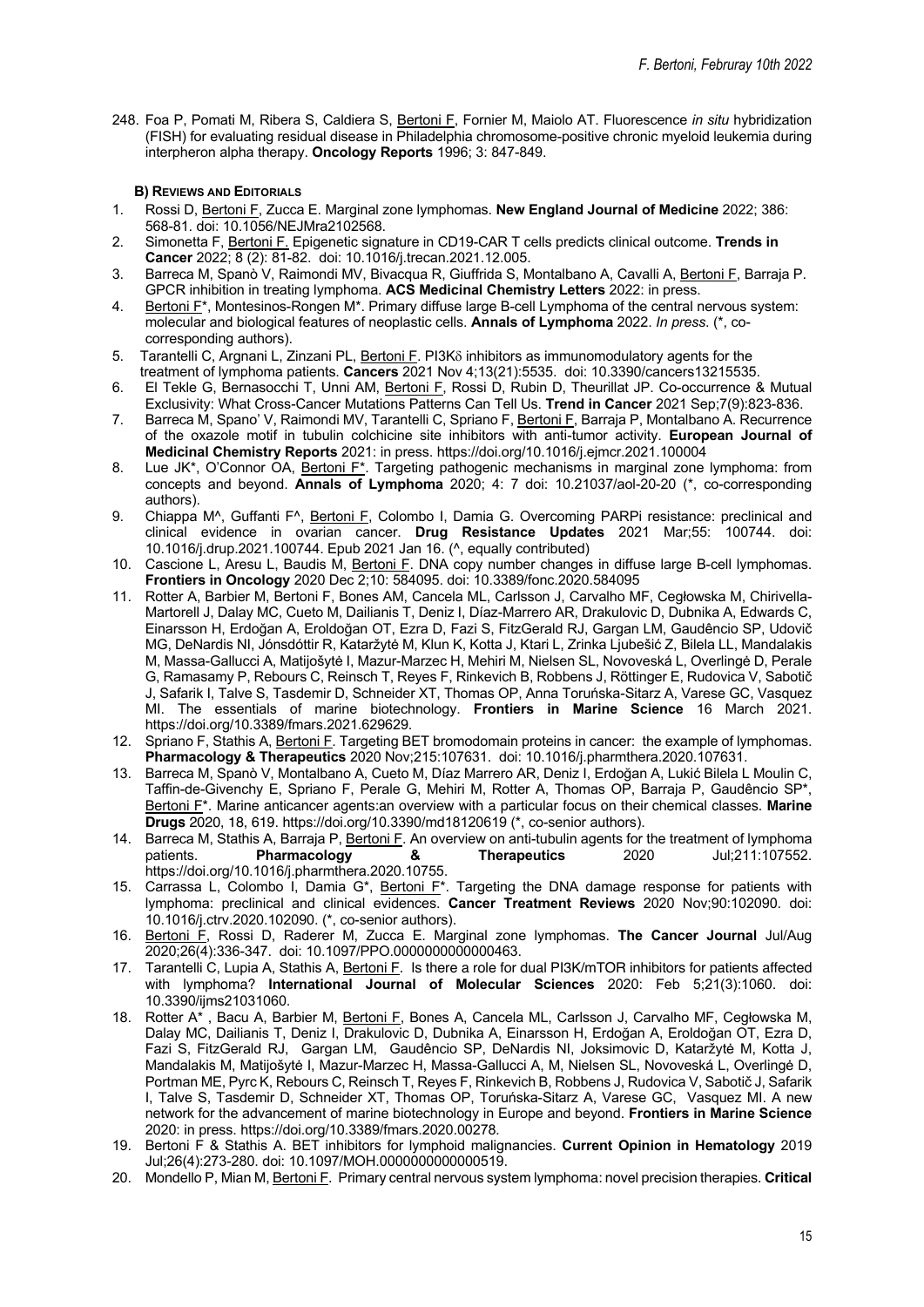**Reviews in Oncology/Hematology** 2019 Sep;141:139-145.

- 21. Stathis A & Bertoni F. BET proteins as targets for anti-cancer treatment. **Cancer Discovery** 2018 Jan;8(1):24- 36.
- 22. Minotti G, Han H, Cattan V, Egorov A, Bertoni F. Pixantrone: novel mode of action and clinical readouts. **Expert Review of Hematology** 2018 Jul; 11(7): 587-598.
- 23. Paduano F\*, Gaudio E\*, Mensah AA, Pinton S, Bertoni F, Trapasso F. T-Cell Leukemia/Lymphoma 1 (TCL1): an oncogene regulating multiple signaling pathways. **Frontiers in Oncology** 2018 Aug 13; 8: 317. (\*, equally contributed).
- 24. Bertoni  $F^*$ , Rossi D<sup>\*</sup> & Zucca E. Recent advances in understanding the biology of marginal zone lymphoma. **F1000Research** 2018, 7(F1000 Faculty Rev):406 (doi: 10.12688/f1000research.13826.1). (\*, equally contributed).
- 25. Bertoni F. Let's give BACH2 a breath of fresh air. **Blood** 2017 Aug 10; 130(6): 696-697.
- 26. Bertoni F & Stathis A. Staining the target: CD37 expression in lymphomas. **Blood** 2016 Dec 29;128(26):3022- 3023.
- 27. Zucca E, Bertoni F. The spectrum of MALT lymphoma at different sites: biological and therapeutic relevance. **Blood** 2016 Apr 28;127(17):2082-92.
- 28. Arribas AJ, Bertoni F. Methylation patterns in marginal zone lymphoma. **Best Practice & Research Clinical Haematology** 2016; 30(1): 24-31.
- 29. Pizzi M, Boi M, Bertoni F, & Inghirami G. Emerging therapies provide new opportunities to reshape the multifaceted interactions between immune system and lymphoma cells. **Leukemia** 2016 Sep;30(9):1805- 1815.
- 30. Cogliatti S, Bargetzi M, Bertoni F, Hitz F, Lohri A, Mey U, Papachristofilou A, Taverna C, Zucca E & Renner C. Diagnosis and treatment of marginal zone lymphoma. **Swiss Medical Weekly** 2016;146 (SUPPL 216): 1S-12S.
- 31. Testoni M, Young KH, Zucca E, Bertoni F. Genetic lesions in diffuse large B-cell lymphoma. **Annals of Oncology** 2015 26 (6): 1069-1080.
- 32. Boi M, Zucca E, Inghirami G, Bertoni F. Advances in understanding the pathogenesis of systemic anaplastic large cell lymphomas. **British Journal of Haematology** 2015 Mar;168(6):771-83.
- 33. Testoni M, Chung EY, Priebe V, & Bertoni F. The transcription factor ETS1 in lymphomas: friend or foe? **Leukemia and Lymphoma** 2015 Jan 14:1-6.
- 34. Zucca E, Bertoni F, Vannata B, Cavalli F. Emerging Role of Infectious Etiologies in the Pathogenesis of Marginal Zone B-Cell Lymphomas. **Clinical Cancer Research** 2014; 20(20): 5207-5216.
- 35. Boi M, Zucca E, Inghirami G, & Bertoni F. PRDM1/BLIMP1: a tumor suppressor gene in B and T cell lymphomas. **Leukemia and Lymphoma** 2014 Oct 7:1-6.
- 36. Zucca E, Stathis A, & Bertoni F. How An Expert Approaches It: The Management of Nongastric MALT Lymphomas. **Oncology** 2014: 28 (1): 86-93.
- 37. Thieblemont C\*, Bertoni F\*, Copie-Bergman C, Ferreri A, & Ponzoni M. Chronic inflammation and extra-nodal marginal-zone lymphomas of MALT –type. **Seminars in Cancer Biology** 2014 Feb;24:33-42. \*, equally contributed.
- 38. Zucca E, Bertoni F. Toward new treatments for mantle-cell lymphoma ?. **New England Journal of Medicine** 2013; 369(6): 571-572.
- 39. Tabbo' F, Ponzoni M, Rabadan R, Bertoni F, Inghirami G. Beyond NPM-anaplastic lymphoma kinase driven lymphomagenesis: alternative drivers in anaplastic large cell lymphoma. **Current Opinion in Hematology** 2013 Jul;20(4):374-381.
- 40. Lobetti-Bodoni C, Bertoni F, Stussi G, Cavalli F, Zucca E. The changing paradigm of chronic lymphocytic leukemia management. **Eur J Intern Med**. 2013 Jul;24(5):401-10.
- 41. Boi M, Stathis A, Zucca E, Inghirami G, Bertoni F. Nodal Genetic alterations in systemic nodal and extranodal non-cutaneous lymphomas derived from mature T- and NK-cells. **Cancer Science** 2012; 103(8): 1397-404.
- 42. Thieblemont C, Davi F, Noguera ME, Briere J, Bertoni F, Zucca E, Traverse-Glehen A, Berger S, Salles G, Coiffier B. Splenic Marginal Zone B Cell Lymphoma. **Oncology (Williston Park)** 2012 Feb;26(2):194-202.
- 43. Traverse-Glehen A, Bertoni F, Thieblemont C, Zucca E, Coiffier B, Berger S, Salles G. Nodal Marginal Zone B Cell Lymphoma: A diagnosis and therapeutic dilemma. Current knowledge and future directions. **Oncology (Williston Park)** 2012; 26(1): 92-99.
- 44. Bertoni F, Coiffier B, Salles G, Stathis A, Traverse-Glehen A, Thieblemont C, Zucca E. MALT Lymphomas: Pathogenesis can drive treatment. **Oncology** 2011; 25: 25(12): 1134-1142.
- 45. Barreca A, Lasorsa E, Riera L, Machiorlatti R, Piva R, Ponzoni M, Kwee I, Bertoni F, Piccaluga PP, Pileri SA, Inghirami G and the European T-Cell Lymphoma Study Group. Anaplastic lymphoma kinase (ALK) in human cancer. **Journal of Molecular Endocrinology** 2011: 47 (1): R11-23.
- 46. Dal Bo M, Dal Giudice I, Bomben R, Capello D, Bertoni F, Forconi F, Laurenti L, Rossi D, Zucchetto A, Pozzato G, Marasca R, Efremov D, Guarini A, Del Poeta G, Foa' R, Gaidano G, Gattei V. B-cell receptor, clinical course and prognosis in chronic lymphocytic leukemia: the growing saga of the IGHV3 subgroup gene usage. **British Journal of Haematology** 2011 Apr; 153(1): 3-14.
- 47. Stathis A, Bertoni F, Zucca E. Treatment of gastric marginal zone lymphoma of MALT type. **Expert Opinion On Pharmacotherapy** 2010; 11(13): 2141-2152.
- 48. Motta M, Gregorini A, Bertoni F, Uhr M, Zucca E. Nuove prospettive per pazienti con leucemia linfatica cronica. **Tribuna Medica Ticinese** 2010; 75: 5-12.
- 49. Dal-Bo M, Bertoni F, Forconi F, Zucchetto A, Bomben R, Marasca R, Deaglio S, Laurenti L, Efremov DG,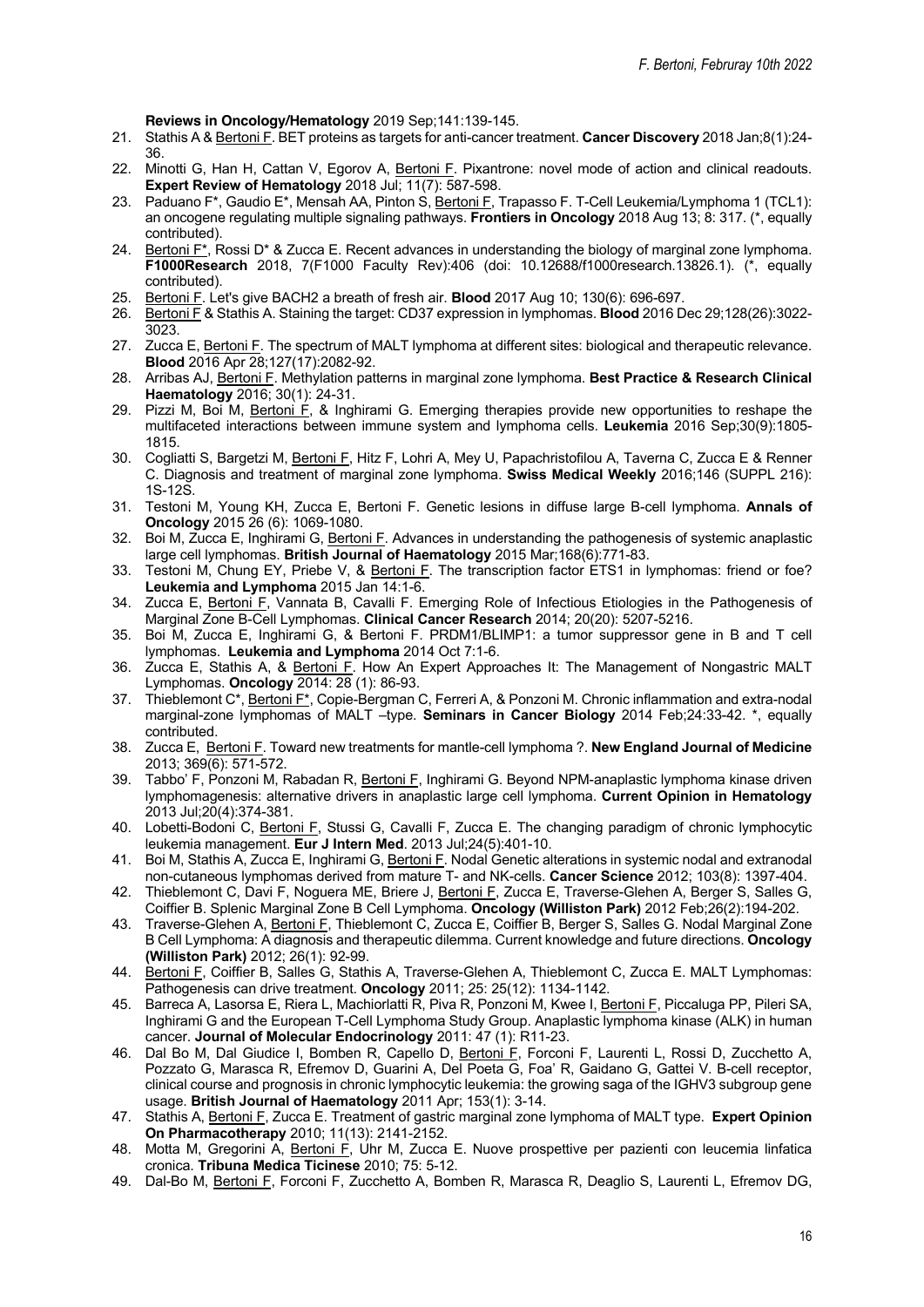Gaidano G, Del Poeta G, Gattei V. Intrinsic and extrinsic factors influencing the clinical course of B-cell chronic lymphocytic leukemia: prognostic markers with pathogenetic relevance. **Journal of Translational Medicine**: 2009 Aug 28; 7: 76.

- 50. Zucca E, Bertoni F, Stathis A, Cavalli F. Marginal Zone Lymphomas. **Hematology/Oncology Clinics of North America**: 2008; 22(5):883-901.
- 51. Bertoni F. Hematological Oncology: further ahead. **Hematological Oncology** 2008; 26(1): 1-2.
- 52. Ferreri AJM, Dolcetti R, Du M-Q, Doglioni C, Resti AG, Politi LS, De Conciliis C8, Radford J, Bertoni F, Zucca E, Cavalli F, Ponzoni M. Ocular adnexal MALT lymphoma: an intriguing model for antigen-driven lymphomagenesis and microbial-targeted therapy. **Annals of Oncology**: 2008; 19(5): 835-846.
- 53. Bertoni F, Forconi F, Rossi D, Gattei V, Gaidano G, Zucca E. The Molecular Genetics of Chronic Lymphocytic Leukemia. **Schweizer Krebs-Bulletin** 2008; 28(3): 189-193.
- 54. Bertoni F, Ponzoni M. The Cellular Origin of Mantle Cell Lymphoma. **The International Journal of Biochemistry, Cell Biology** 2007; 39: 1747-1753.
- 55. Zucca E, Bertoni F. Bendamustine in lymphomas: more to combine? **Leukemia And Lymphoma** 2007; 48: 1264-1266.
- 56. Zucca E, Bertoni F. Chlamydia or not Chlamydia, that is the question. Which is the microorganism associated with MALT lymphomas of the ocular adnexa? **Journal of the National Cancer Institute** 2006; 98: 1348- 1349.
- 57. Bertoni F, Zucca E. Delving deeper into MALT lymphoma biology. **Journal of Clinical Investigation** 2006; 116: 22-26.
- 58. Bertoni F, Rinaldi A, Zucca E*,* Cavalli F. Update on the molecular biology of mantle cell lymphoma. **Hematological Oncology** 2006; 24: 22-27.
- 59. Bertoni F., Zucca E. State-of-the-Art Therapeutics: Marginal-Zone Lymphoma. **Journal of Clinical Oncology**  2005; 23: 6415-6420.
- 60. Zucca E, Bertoni F. Another piece of the MALT lymphomas jigsaw. **Journal of Clinical Oncology** 2005; 23: 4832-4.
- 61. Bertoni F, Zucca E, Cavalli F. Mantle cell lymphoma. **Current Opinion in Hematology** 2004; 11: 411-418.
- 62. Bertoni F, Zucca E, Cotter FE. Molecular basis of mantle cell lymphoma. **British Journal of Haematology**  2004; 124: 130-140.
- 63. Zucca E, Bertoni F, Cavalli F. Pathogenesis and treatment of extranodal lymphomas: the fascinating model of mucosa-associated lymphoid tissue lymphoma. **Haematologica** 2003: 88 (8): 841-844.
- 64. Bertoni F, Ghielmini M, Cavalli F, Cotter FE, Zucca E. Mantle cell lymphoma: new treatments targeted to the biology. **Clinical Lymphoma** 2002; 3: 90-96.
- 65. Bertoni F, Cavalli F, Cotter FE, Zucca E. Genetic alterations underlying the pathogenesis of MALT lymphoma. **The Hematology Journal**: 2002; 3: 10-13.
- 66. Zucca E, Bertoni F, Cavalli, F. Extranodal marginal zone B-cell lymphomas of mucosa-associated lymphoid tissue type. **Haematologica** 2002; 87 (suppl. 1 to 11): 33-36.
- 67. Zucca E, Bertoni F, Roggero E, Cavalli F. The gastric marginal zone B-cell lymphoma of MALT type. **Blood** 2000; 96: 410-419.
- 68. Bertoni F, Cotter FE, Zucca E. Molecular genetics of extranodal marginal zone (MALT-type) B-cell lymphoma. **Leukemia and Lymphoma** 1999; 35: 57-68.
- 69. Zucca E, Roggero E, Bertoni F, Conconi A, Cavalli F. Primary extranodal non-Hodgkin's lymphomas. Part 2: Head and neck, central nervous system and other less common sites. **Annals of Oncology** 1999; 10(9): 1023-1033.
- 70. Zucca E, Bertoni F, Roggero E, Cavalli F. Management of rare forms of lymphomas. **Current Opinion in Oncology** 1998; 10: 377-384.
- 71. Zucca E, Roggero E, Bertoni F, Cavalli F. Primary extranodal non-Hodgkin's lymphomas. Part 1: gastrointestinal, cutaneous and genitourinary lymphomas. **Annals of Oncology** 1997; 8: 727-737.
- 72. Iurlo A, Bertoni F, Foa P. La verità al malato oncologico: perchè, come. **La Ca' Granda** 1995; 36 (3-4): 41- 42.

#### **C) BOOK CHAPTERS**

- 1. Aresu L, Comazzi S, Marconato L, Bertoni F. B-cell tumors. In: Weiss DJ, Wardrop KJ, Harr KE, Seelig DM, Brooks MB (ed) **Schalm's Veterinary Hematology**, 7th Edition. Wiley-Blackwell, 2021: in press.
- 2. Bertoni F. Molecular biology of lymphomas. In: Ghielmini M, Montoto S. (eds) **Lymphoma - Essentials for Clinicians, 2nd edition.** ESMO Press, 2015: 81-84.
- 3. Bertoni F, Zucca E. Extranodal marginal zone lymphoma of MALT type. In: Ghielmini M, Montoto S. (eds) **Lymphoma - Essentials for Clinicians, 2nd edition.** ESMO Press, 2015: 55-60.
- 4. Bertoni F, Forconi F, Dal-Bo M, Zucchetto A, Bomben R, Del Poeta G, Gattei V. Molecular Pathology B-cell chronic lymphocytic leukemia. In: Gelmann E, Sawyers C, Rauscher F III (eds). "**Molecular Oncology: Causes of Cancer and Targets for Treatment"**, Cambridge University Press, 2014: 786-792.
- 5. Zucca E, **Bertoni F.** MALT and Other Marginal Zone Lymphomas. In: Marcus R., Sweetenham J.W., Williams M.E. (eds). "**Lymphoma: Pathology, Diagnosis and Treatment (2nd ed.)**", Cambridge University Press, 2014: 104-120.
- 6. Bertoni F, Li Z.M., Zucca E. Where do we stand in the genomics of lymphomas? In: Pfeffer U. (ed) **Cancer Genomics: Molecular Classification, Prognosis and Response Prediction.** Springer-Verlag, 2013: 495-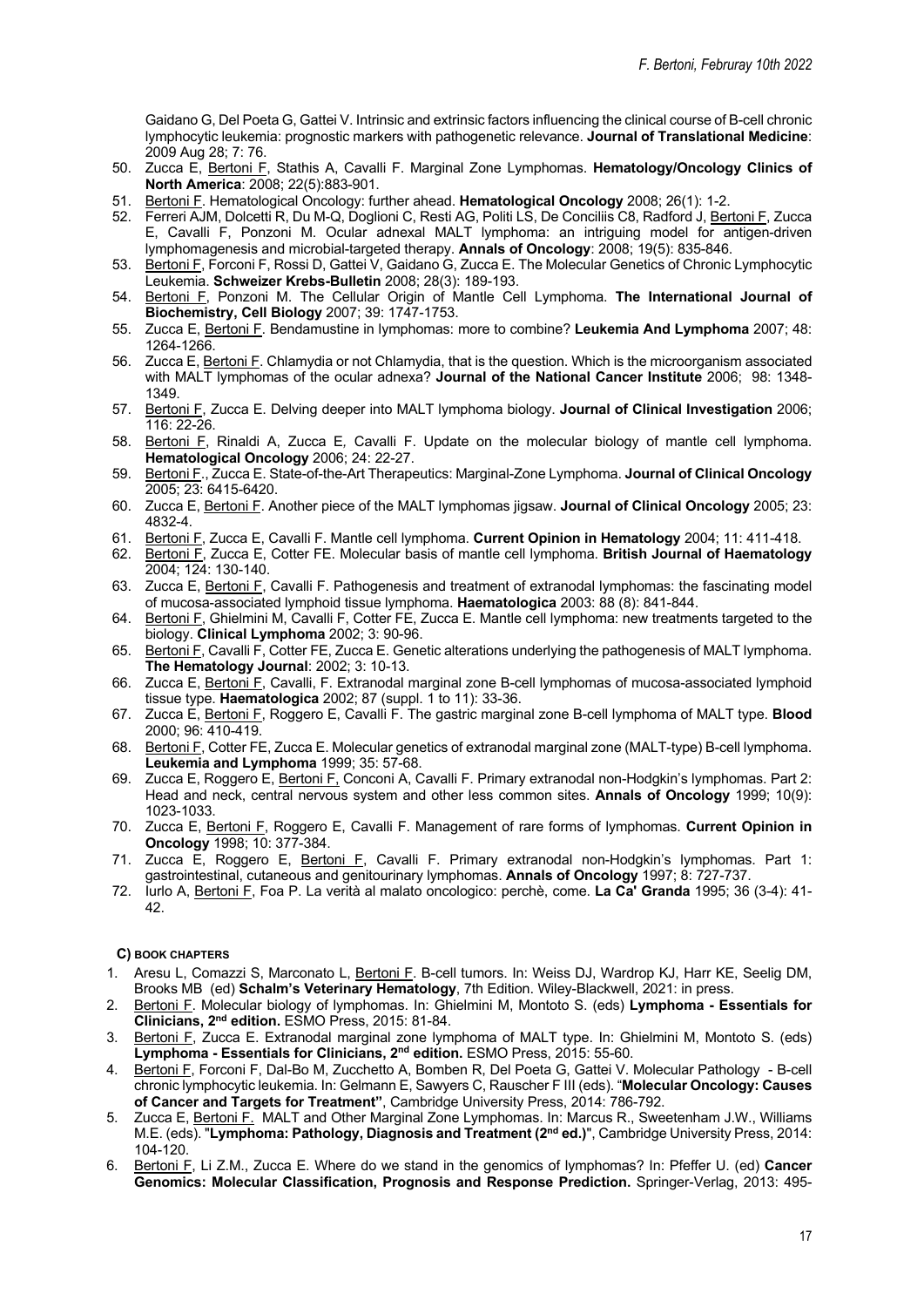541.

- 7. Zucca E**,** Bertoni F, Cavalli F. Extranodal marginal zone lymphoma of MALT type. In: Younes A., Coiffier B (eds) **Lymphoma: Diagnosis and Treatment.** Humana Press, 2013: 111-126.
- 8. Bertoni F. Pathologic diagnosis: molecular genetics. In: Carbone A., Younes A. (eds) **Non-Hodgkin Lymphomas: Advanced Diagnostics, Personalized Therapies.** Future Science Group, 2013: 56-81.
- 9. Stathis A, Bertoni F, Zucca E, Cavalli F. MALT lymphoma: extranodal marginal zone B-cell lymphoma of mucosa-associated lymphoid tissue. In: Carbone A., Younes A. (eds) **Non-Hodgkin Lymphomas: Advanced Diagnostics, Personalized Therapies.** Future Science Group, 2013: 250-262.
- 10. Rinaldi A, Capello D, Zucca E, Gaidano G, Bertoni F. Genome Wide DNA-Profiling of HIV-Related B-Cell Lymphomas. In: Banerjee, Diponkar; Shah, Sohrab P. (eds.) **Array Comparative Genomic Hybridization: Protocols and Applications**. Springer: Protocols and Applications Series: Methods in Molecular Biology, 2013; Vol. 973: 213-236.
- 11. Bertoni F, Zucca E. Extranodal marginal zone lymphoma of MALT type. In: Ghielmini M, Montoto S. (eds) **Lymphoma - Essentials for Clinicians.** ESMO, 2012: 55-60.
- 12. Zucca E, Bertoni F, Thieblemont C. Marginal zone B-cell lymphomas. In: López-Guillermo A, Salles G (eds). "**International Hematology Updates - Lymphoma in the XXI Century**", Barcelona, Permanyer Publications, 2010: 73-99.
- 13. Zucca E, Bertoni F, Yahalom J, Isaacson PG. Extranodal marginal zone B-cell lymphoma of mucosa-associated lymphoid tissue (MALT lymphoma). In: Armitage JO, Mauch PM, Harris NL, Coiffier B, Dalla Favera R (eds). "**Non-Hodgkin Lymphomas, 2nd edition**",Philadelphia, Wolters Kluwer / Lippincott Williams, Wilkins, 2010: 232-253.
- 14. Gospodarowicz M, Bertoni F, Zucca E. Unique aspects of primary extranodal lymphomas. In: Armitage JO, Mauch PM, Harris NL, Coiffier B, Dalla Favera R (eds). "**Non-Hodgkin Lymphomas, 2nd edition**", Philadelphia, Wolters Kluwer / Lippincott Williams, Wilkins, 2010: 540-556.
- 15. Rancoita PMV, Hutter M, Bertoni F, Kwee I. Bayesian joint estimation of CN and LOH aberrations. **Lecture Notes in Computers Science**, 2009: 5518: 1109-1117*.*
- 16. Bertoni F, Gascoyne RD. Pathobiology and molecular basis of MALT lymphoma. In: Cavalli F, Stein H, Zucca E (eds). "**Extranodal Lymphomas - Pathology and Management**", London, Informa Healthcare,2008*: 67-77.*
- 17. Zucca E, Bertoni F. MALT Lymphoma and Other Marginal Zone Lymphomas. In: Marcus R., Sweetenham J.W., Williams M.E. (eds). "**Lymphoma: Pathology, Diagnosis and Treatment**", Cambridge University Press, 2007: 126-140.
- 18. Zucca E**,** Bertoni F, Cavalli F. Marginal zone B cell lymphomas. In: Canellos G, Lister TA, Young B (eds). **The Lymphomas, 2nd edition**. W.B. Saunders 2006: 381-396.
- 19. Bertoni F, Cotter FE, Du MQ. MALT lymphoma: genetics and biology. In: Bertoni F, Zucca E (eds). **MALT lymphoma**s. Georgetown, TX, USA: Kluwer Academics / Landes Bioscience 2004: 46-59.
- 20. Cotter FE, Bertoni F. The *BCL6* story. In Cavalli F, Armitage JO, Longo DL (eds): **Annual of Lymphoid Malignancies**. London: Martin Dunitz 2001; 21-29.
- 21. Zucca E, Conconi A, Bertoni F, Cavalli F. Linfoma gastrico di tipo MALT. Ruolo dell'infezione da *Helicobacter pylori*. In Bianchi Porro G, Maconi G, Parente F (eds): **L'infezione da Helicobacter pylori: aggiornamento continuo**. Vol. 2. Verona: Libreria Cortina Editrice 2000: 57-65.

# **D) EDITED BOOKS**

Bertoni F, Zucca E (eds). **MALT lymphoma**s. Georgetown, TX, USA: Kluwer Academics / Landes Bioscience 2004: 1-133.

# **E) PEER-REVIEWED CONFERENCE PAPERS**

1. Pontali G^, Cascione L^, Arribas AJ, Rinaldi A, Bertoni F, Giugno R. A Reliable Method to Remove Batch Effects Maintaining Group Differences in Lymphoma Methylation Case Study. In: Rojas I., Valenzuela O., Rojas F., Ortuño F. (eds) Bioinformatics and Biomedical Engineering. IWBBIO 2019. Lecture Notes in Computer Science, 2019, vol 11466. Springer, Cham.

# **F) SELECTED ABSTRACTS**

- 1. Gaudio E, Tarantelli C, Cascione L, Spriano F, Golino G, Scalise L, Zucca E, Stathis A, Van Berkel Ph, Zammarchi F, Bertoni F. Analysis of Adct-602 Pre-Clinical Activity in B-Cell Lymphoma Models and Identification of Potential Biomarkers for Its Activity. **Blood** 2020 (ASH). poster.
- 2. Spriano F, Barreca M, Miguel-Gordo M, O'Brien S, Arribas AJ, Jennings L, Thomas O, Bertoni F. 136 Poster Discussion - Screening of fractions from marine sponges and other invertebrates to identify new lead compounds with anti-tumor activity in lymphoma models. **European Journal of Cancer** 2020, 138 (Supplement 2), October 2020: Page S17 (32nd EORTC-NCI-AACR Symposium on Molecular Targets and Cancer Therapeutics).
- 3. Arribas A, Napoli S, Cascione L, Gaudio E, Bordone-Pittau R, Barreca M, Sartori G, Tarantelli C, Spriano F, Rinaldi A, Stathis A, Stussi G, Rossi D, Zucca E, Bertoni F. 149 Poster - Secondary resistance to the PI3K inhibitor copanlisib in marginal zone lymphoma. **European Journal of Cancer** 2020, 138 (Supplement 2), October 2020: Page S40 (32nd EORTC-NCI-AACR Symposium on Molecular Targets and Cancer Therapeutics).